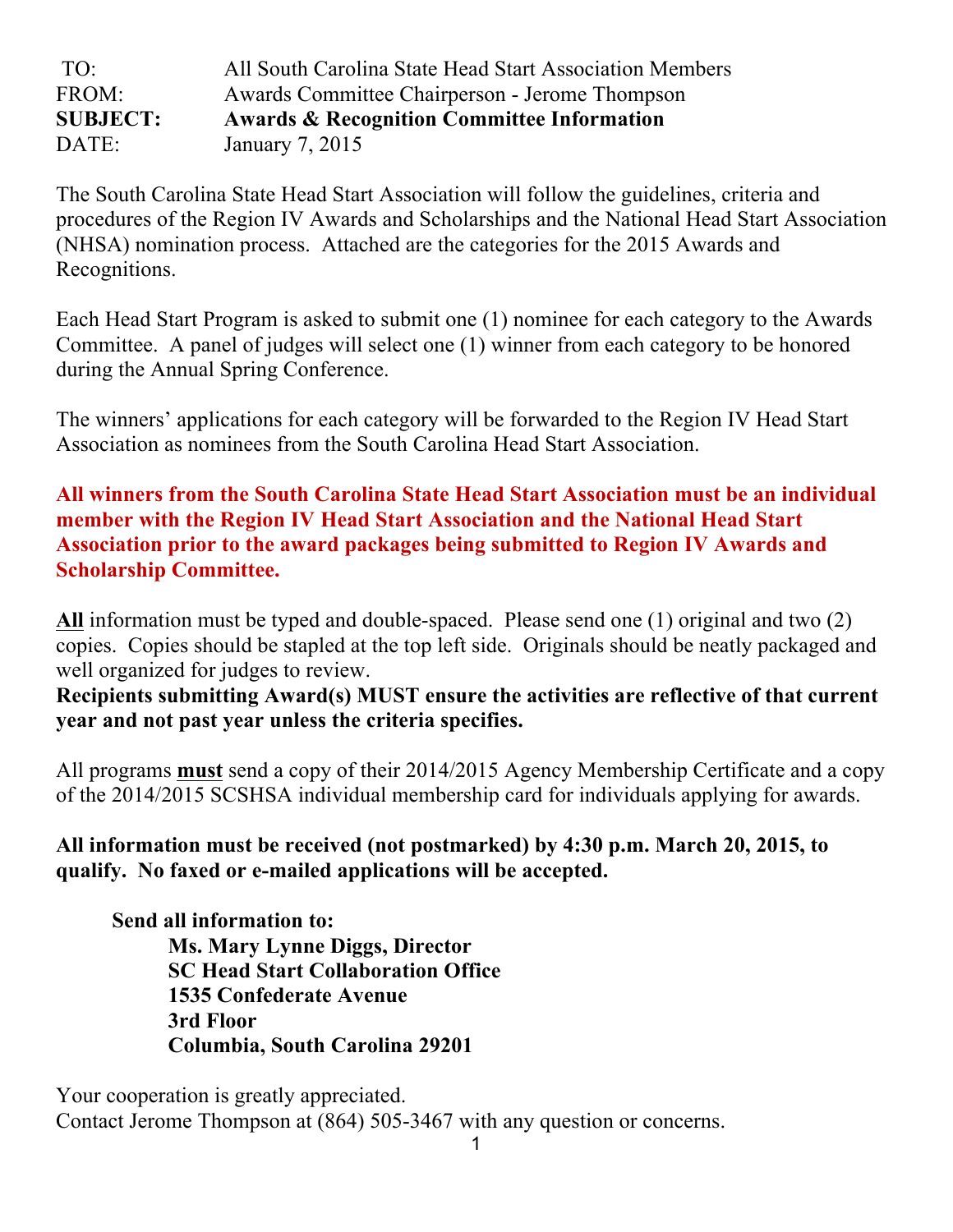## **2015 Awards & Recognition**

## **Categories for the South Carolina State Head Start Association**

- 1. Against all Odds Award
- 2. Parent of the Year Award
- 3. Administrator of the Year Award- Grantee Executive Director
- 4. Scholarship for Head Start Parents
- 5. Promoting Oral Health
- 6. Father of the Year Award
- 7. Humanitarian Award
- 8. Achievement Award for Head Start Disability Services Coordinator
- 9. Corporate Award
- 10. Leadership Award
- 11. Thelma Brown Leadership Award
- 12. Scholarship for Head Start Graduates
- 13. Support Staff of the Year Award- Administrative Support
- 14. Staff of the Year Parent/Family Community Engagement Professional
- 15. Teacher of the Year Award(Center or Home Base)
- 16. Award for the Hearing Impaired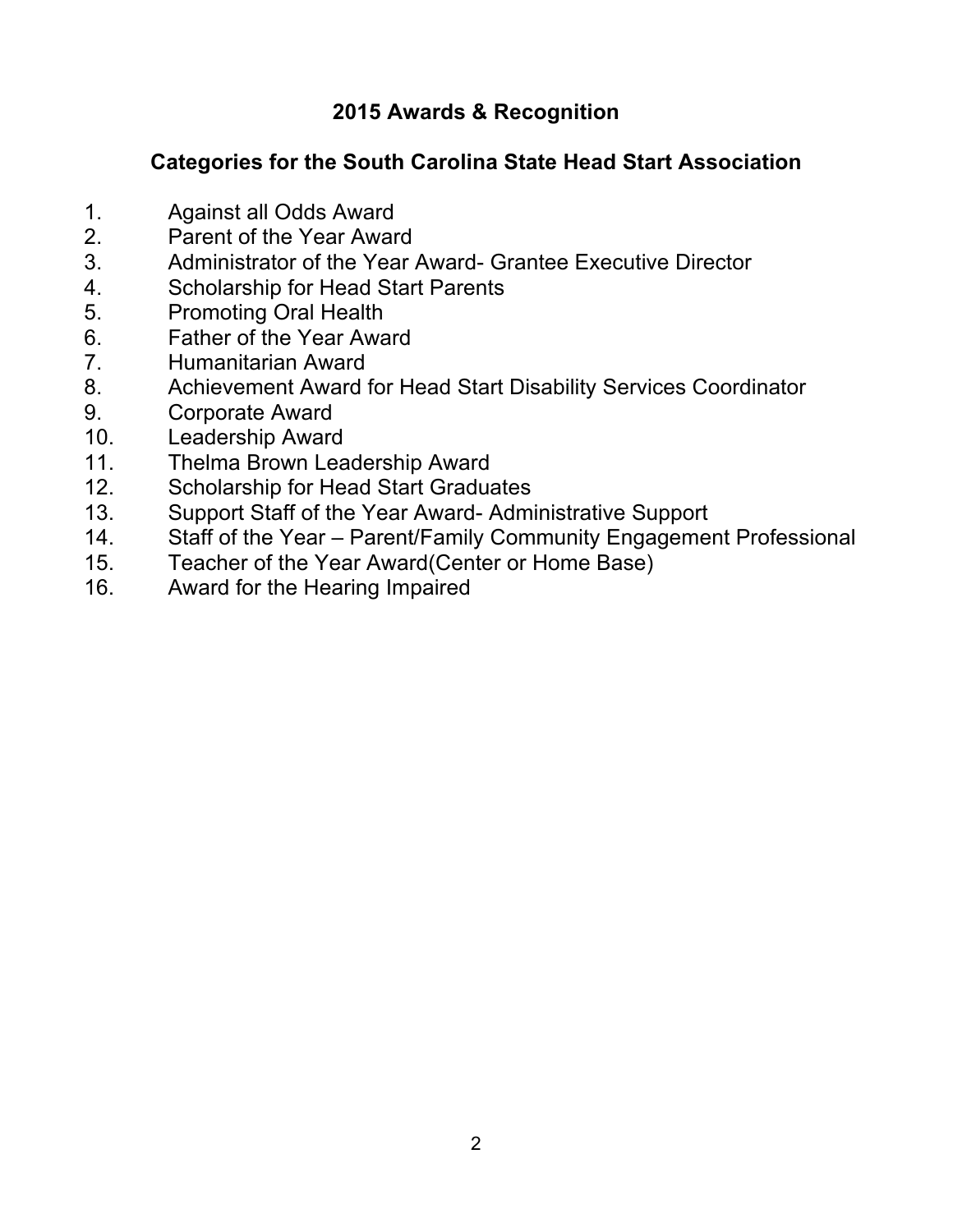# **SOUTH CAROLINA STATE HEAD START ASSOCIATION** Confirmation Form

## Please return this form with the award applications.

|                            |                                                                                                                                                                                                                                      | Date <u>__________________________</u> |
|----------------------------|--------------------------------------------------------------------------------------------------------------------------------------------------------------------------------------------------------------------------------------|----------------------------------------|
| <b>Head Start Director</b> | <u>and the state of the state of the state of the state of the state of the state of the state of the state of the state of the state of the state of the state of the state of the state of the state of the state of the state</u> |                                        |
|                            |                                                                                                                                                                                                                                      |                                        |
|                            |                                                                                                                                                                                                                                      |                                        |
| Phone _________________    | Fax<br><u> 1989 - Jan Jawa</u>                                                                                                                                                                                                       | E-mail                                 |

This confirms we are submitting copies for the following applications for the 2015 SCSHSA Awards and Scholarships and have checked those boxes that apply.

1. Against all Odds Award

 $\Box$ 

П  $\Box$ П

П П

П П П

П П П П  $\Box$ 

П

 $\Box$ 

- 2. Parent of the Year Award
- 3. Administrator of the Year Award- Grantee Executive Director
- 4. Scholarship for Head Start Parent
- 5. Promoting Oral Health
- 6. Father of the Year Award
- 7. Humanitarian Award
- 8. Achievement Award for Head Start Disability Services Coordinator
- 9. Corporate Award
- 10.Leadership Award
- 11.Thelma Brown Leadership Award
- 12. Scholarship for Head Start Graduate
- 13. Support Staff of the Year Award- Administrative Support
- 14. Staff of the Year Award- Parent/Family Community Engagement Professional
- 15. Teacher of the Year Award (Center or Home Base)
- 16. Award for the Hearing Impaired

Signature of Head Start Director **Date** Date Date

\_\_\_\_\_\_\_\_\_\_\_\_\_\_\_\_\_\_\_\_\_\_\_\_\_\_\_\_\_\_\_\_\_\_\_\_\_\_\_\_\_\_\_\_\_\_\_\_\_\_\_\_\_\_\_\_\_\_\_\_\_\_\_\_\_\_\_\_\_\_\_\_\_\_\_\_\_\_\_\_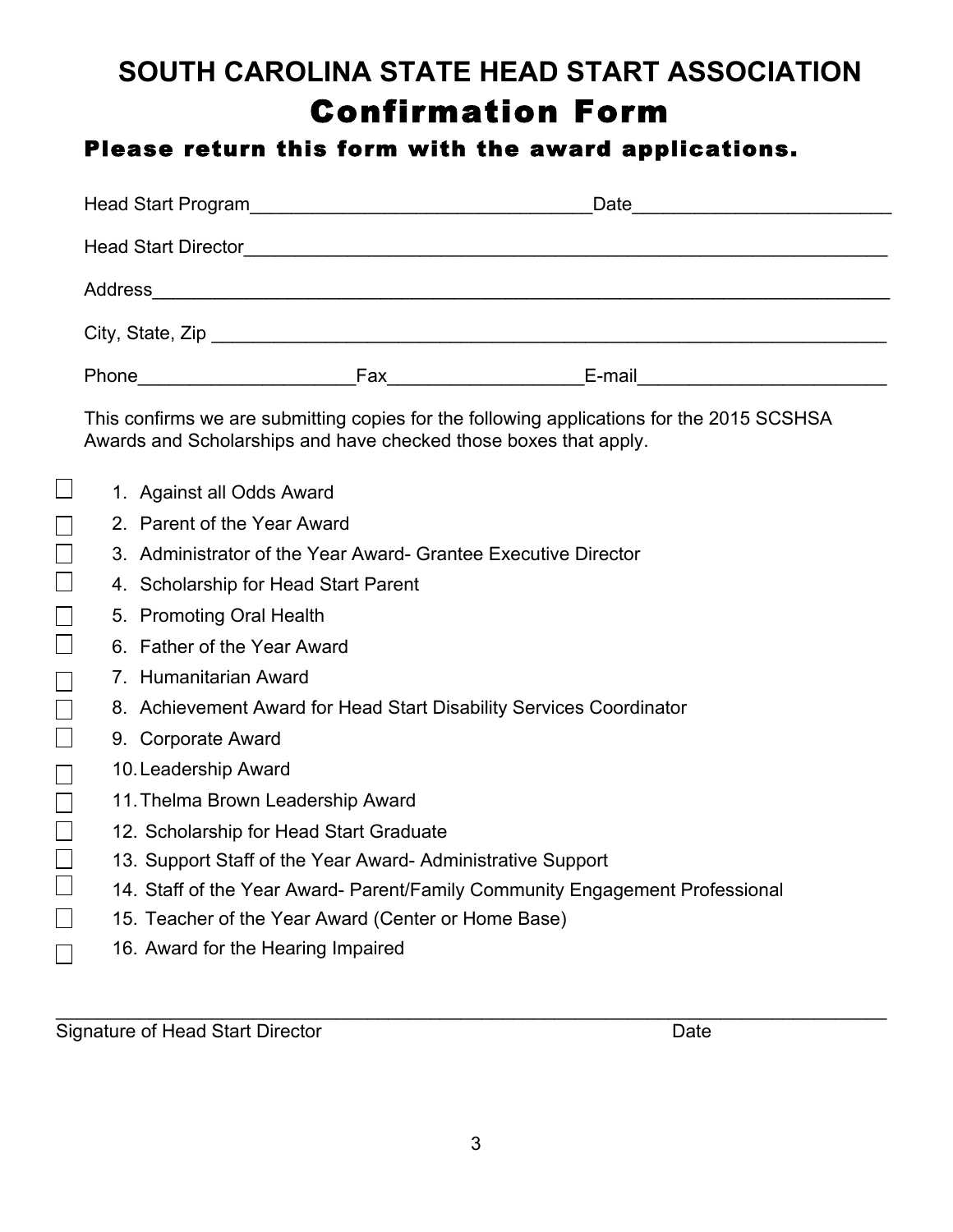## **Against all Odds Award**

This award recognizes a Head Start parent who has overcome significant challenges on the journey to self- sufficiency. The award recipient will receive a commemorative plaque and \$50.00 Award.

## **Award Criteria**

## **Failure to meet any of the criteria below will result in automatic elimination.**

- 1. Applicant must be a Head Start parent and not a paid employee during the 2014- 2015 school year.
- **2. Information and activities are reflective of the current years and not past years.**
- 3. Applicant must have volunteered in the Head Start program.
- 4. The program must be a current member of SCSHSA.
- 5. Applicant must be an individual member of SCSHSA.
- 6. Applicant must be a contributor to the Children Advocacy Fund.
- 7. All questions must be answered in their entirety.
- 8. **All information** must be typed. No hand written information will be accepted.

## **Questionnaire**

On a separate sheet, please type your answers to the following question. The maximum point value for each question is indicated in parentheses. Judges will rate specific, not subjective, information.

- 1. (5 points) Presentation of the award information submitted. (Information is organized and reflects a professional appearance.)
- 2. (10 points) List any positions you have held (center committee, policy council, and so on) and the number of volunteer hours you have contributed in the 2014- 2015 program year.
- 3. (30 points) Self-sufficiency: Describe how you have overcome obstacles, persevered through hardships, and participated in steps toward self-sufficiency.
- 4. (30 points) Career advancement: Describe the steps you have taken, or programs you have participated in that have led toward career advancement.
- 5. (25 points) Statement of goals: Describe in 300 words or less (no more than one typewritten, double-spaced pate) the goals/aspirations you have for your career, education and future.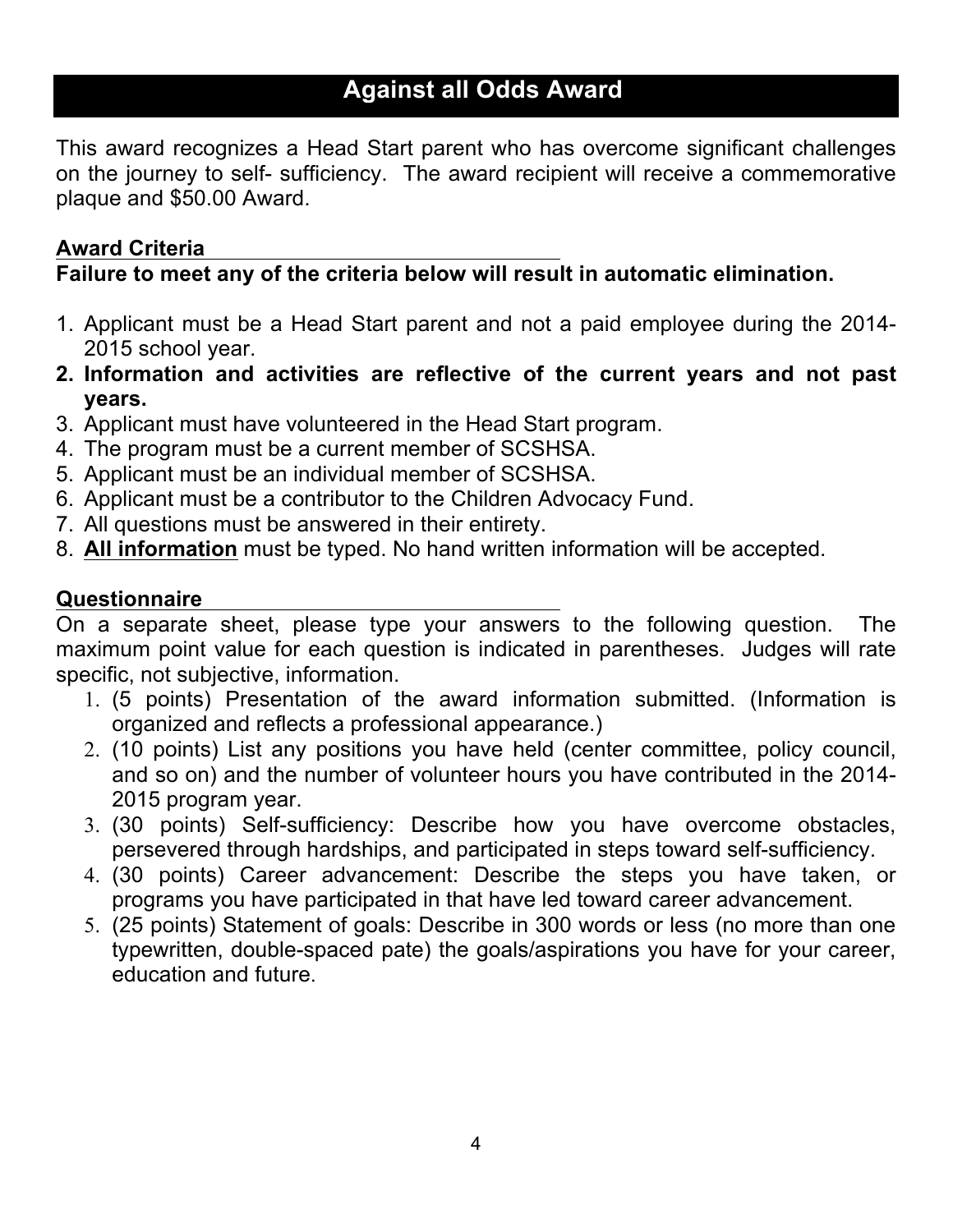## **Against all Odds Award**

## **Application Form**

Be sure to complete the form below in it entirely. All fields are required. Please type or print clearly.

| Name of Nominee                       |                                                              | Social Security # (123-xx-x123) | Today's Date |
|---------------------------------------|--------------------------------------------------------------|---------------------------------|--------------|
| Mailing Address of Nominee            |                                                              |                                 |              |
| City                                  | <b>State</b>                                                 | Zip                             |              |
|                                       |                                                              |                                 |              |
| Name of Head Start Director           |                                                              |                                 |              |
| Phone                                 | Fax                                                          | E-mail                          |              |
|                                       | Name of Head Start Grantee (if different from local program) |                                 |              |
| Mailing Address of Head Start Grantee |                                                              |                                 |              |
| City                                  | <b>State</b>                                                 | Zip                             |              |
| Phone                                 | Fax                                                          |                                 |              |
|                                       |                                                              |                                 |              |

#### **Submission Check List**

Please check each box to indicate that all required materials are attached.

- □ Your complete Application form
- □ Questionnaire responses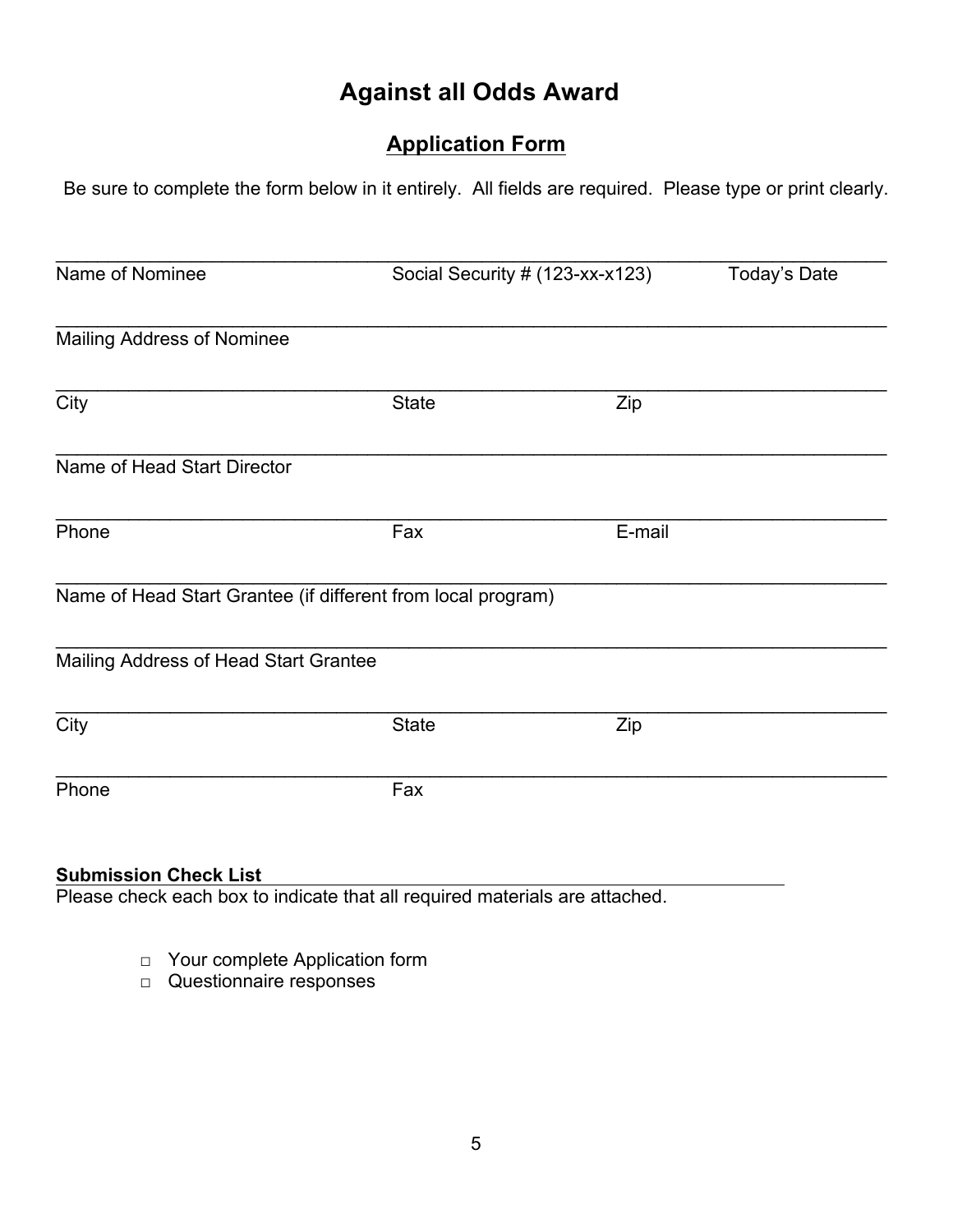## **Parent of the Year Award**

This award acknowledges and promotes the outstanding contribution of a Head Start parent in your program and the community at-large. The award recipient will receive a commemorative plaque and \$50.00 Award.

### **Award Criteria**

## **Failure to meet any of the criteria below will result in automatic elimination**

- 1. Applicant must be a Head Start parent and not a paid employee during the 2014- 2015 school year.
- **2. Information and activities are reflective of the current years and not past years.**
- 3. Applicant must have volunteered in the Head Start program.
- 4. The program must be a current member of SCSHSA
- 5. Applicant must be an individual member of SCSHSA
- 6. Applicant must be a contributor to the Children Advocacy Fund
- 7. All questions must be answered in their entirety.
- 8. **All information** must be typed. No hand written information will be accepted.

### **Questionnaire**

On a separate sheet, please type your answers to the following question. The maximum point value for each question is indicated in parentheses. Judges will rate specific, not subjective, information.

- 1. (5 points) Presentation of the award information submitted. (Information is organized and reflects a professional appearance.)
- 2. (10 points) List any positions you have held (center committee, policy council, and so on) and the number of volunteer hours you have contributed in the 2014- 2015 program year.
- 3. (30 points) Self-sufficiency: Describe how you have overcome obstacles, persevered through hardships, and participated in steps toward self-sufficiency.
- 4. (30 points) Career advancement: Describe the steps you have taken, or programs you have participated in that have led toward career advancement.
- **5.** (25 points) Statement of goals: Describe in 300 words or less (no more than one typewritten, double-spaced pate) the goals/aspirations you have for your career, education and future.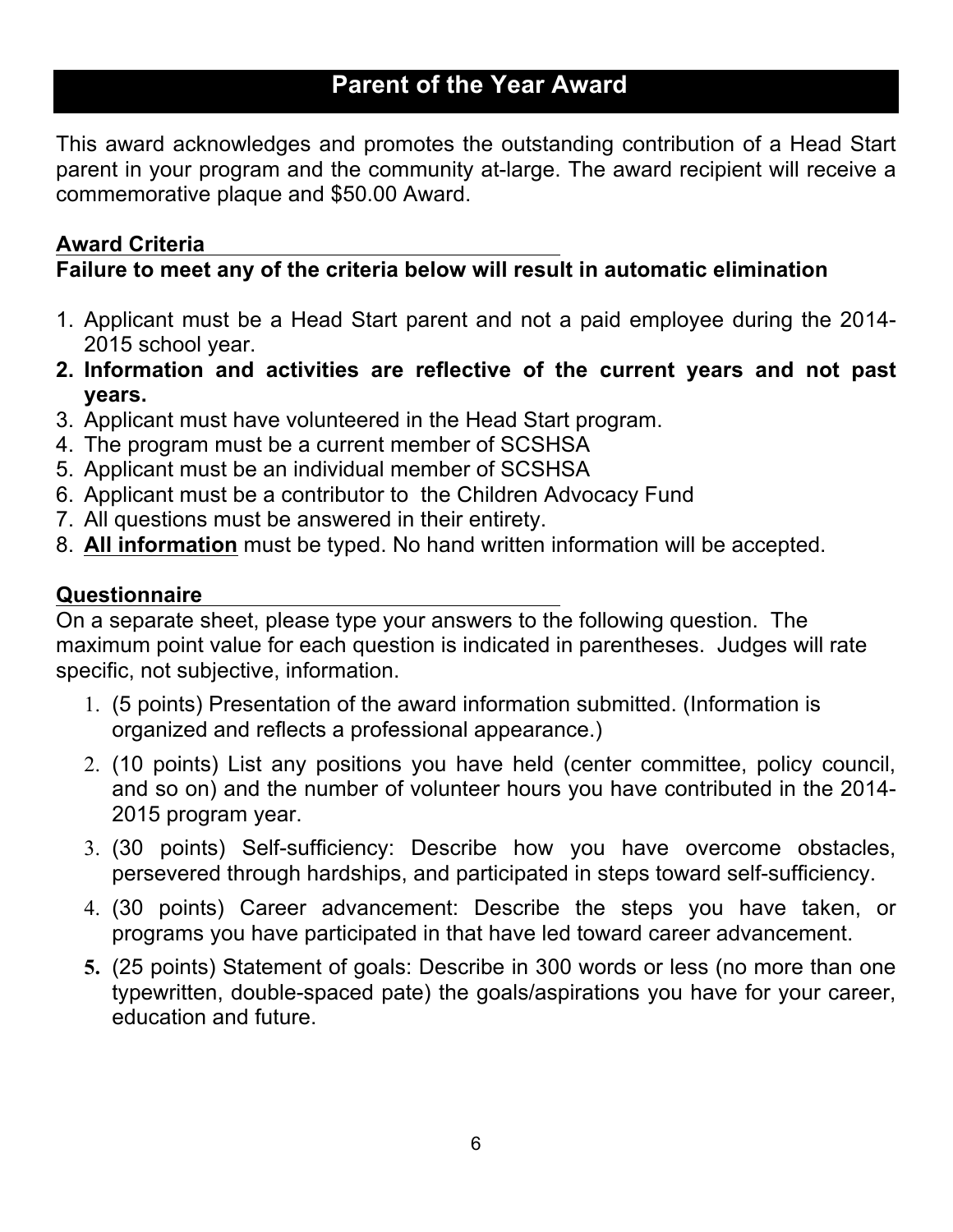## **Parent of the Year Award**

## **Application Form**

Be sure to complete the form below in it entirely. All fields are required. Please type or print clearly.

| Name of Nominee                       | Social Security # (123-xx-x123)                              | Today's Date |  |
|---------------------------------------|--------------------------------------------------------------|--------------|--|
| <b>Mailing Address of Nominee</b>     |                                                              |              |  |
| City                                  | <b>State</b>                                                 | Zip          |  |
| Name of Head Start Director           |                                                              |              |  |
| Phone                                 | Fax                                                          | E-mail       |  |
|                                       | Name of Head Start Grantee (if different from local program) |              |  |
| Mailing Address of Head Start Grantee |                                                              |              |  |
| City                                  | <b>State</b>                                                 | Zip          |  |
| Phone                                 | Fax                                                          |              |  |
|                                       |                                                              |              |  |

#### **Submission Check List**

Please check each box to indicate that all required materials are attached.

- □ Your complete Application form
- □ Questionnaire responses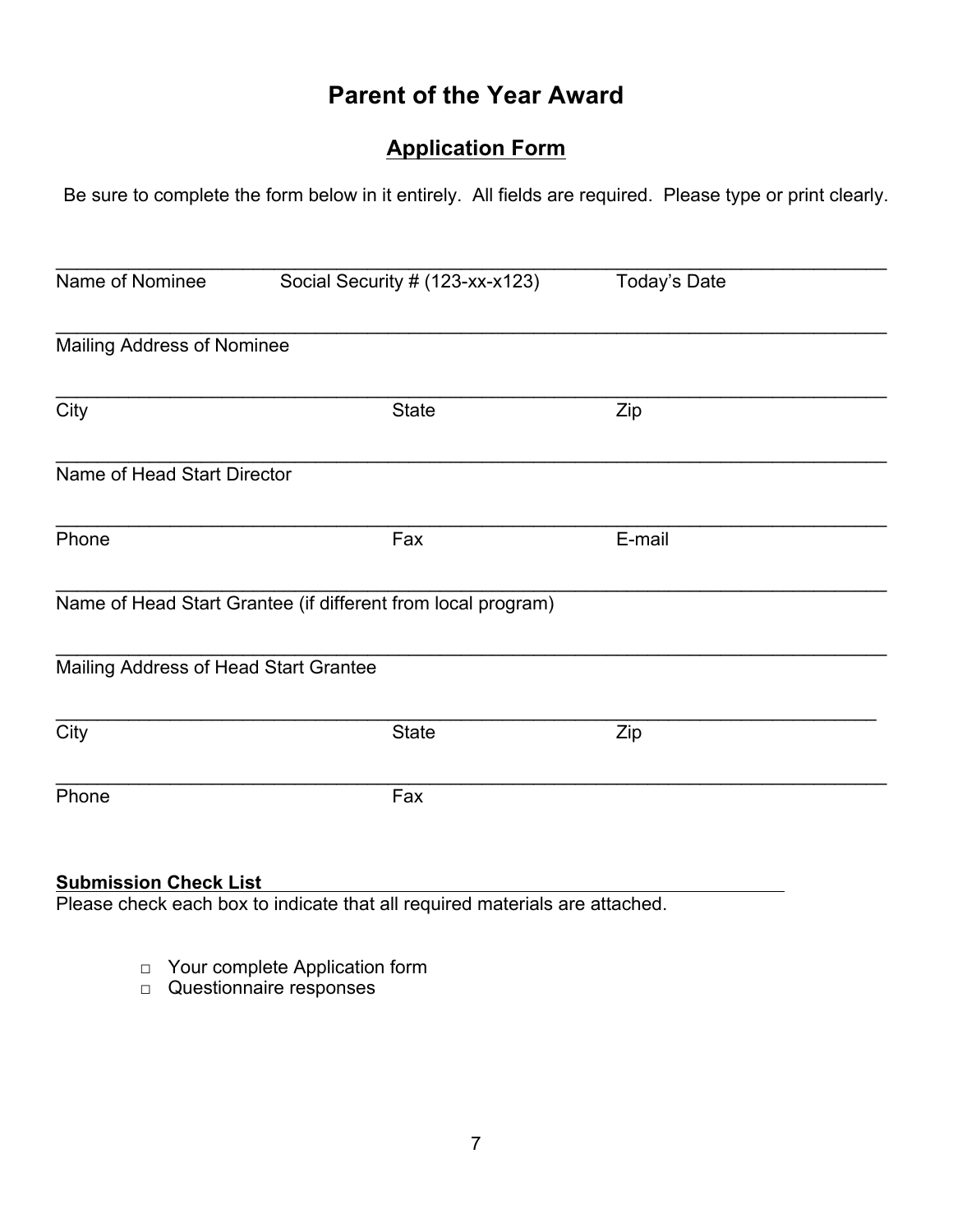### **Administrator of the Year Award – Grantee Executive Director**

This award is for the individual who serves as the Grantee Executive Director. The award recipient will receive a commemorative plaque.

#### **Award Criteria**

**Failure to meet any of the criteria below will result in automatic elimination.** 

- 1. Applicant must serve as the Grantee Executive Director.
- 2. The program must be a current member of the SCSHSA.
- **3.** Applicant must be an individual member of the SCSHSA.
- **4. Information and activities are reflective of the current years and not past years.**
- 5. Applicant must be a contributor to the Children Advocacy Fund.
- 6. Applicant must be a program employee for at least three years.
- 7. Applicant must have at least a bachelor's degree.
- 8. Three letter of reference must be included with the application.
- 9. All questions must be answered in their entirety.
- 10. **All information** must be typed. No hand written information will be accepted.

#### **Questionnaire**

On a separate sheet, please type your answers to the following question. The maximum point value for each question is indicated in parentheses. Judges will rate specific, not subjective, information.

- 1. (5 points) Presentation of the award information submitted. (Information is organized and reflects a professional appearance.)
- 2. (5 points) Length of service in the program: What year did you start? What positions have you held, and so on?
- 3. (15 points) Training, qualifications, and credentials: At what level did you begin? What training, appropriate to your position, have you acquired? What credentials do you possess, and so on?
- 4. (15 points) Mobilization of resources and collaboration: List activities or projects in which you are (or have been) involved that demonstrate your ability to mobilize necessary resources to provide and enhance services to children and their families. Please include the size of your program.
- 5. (20 points) Quality and provision of services: Describe activities in your Head Start program or community that are unique and meet or surpass the Program Performance Standards.
- 6. (30 points) Describe in 500 words or less (no more than two typewritten, double space pages) any special contributions you have made to the program that have a positive impact on services to the total program. Please be very specific.

#### **Letters of Reference (10 points)**

Include three letters of reference from people who know you in the following capacity:

a) Supervisor b) Personal c) Community

**Note: Judges will rate the overall effectiveness of the letters. However, applications that do not include all three references will not be considered for this award**.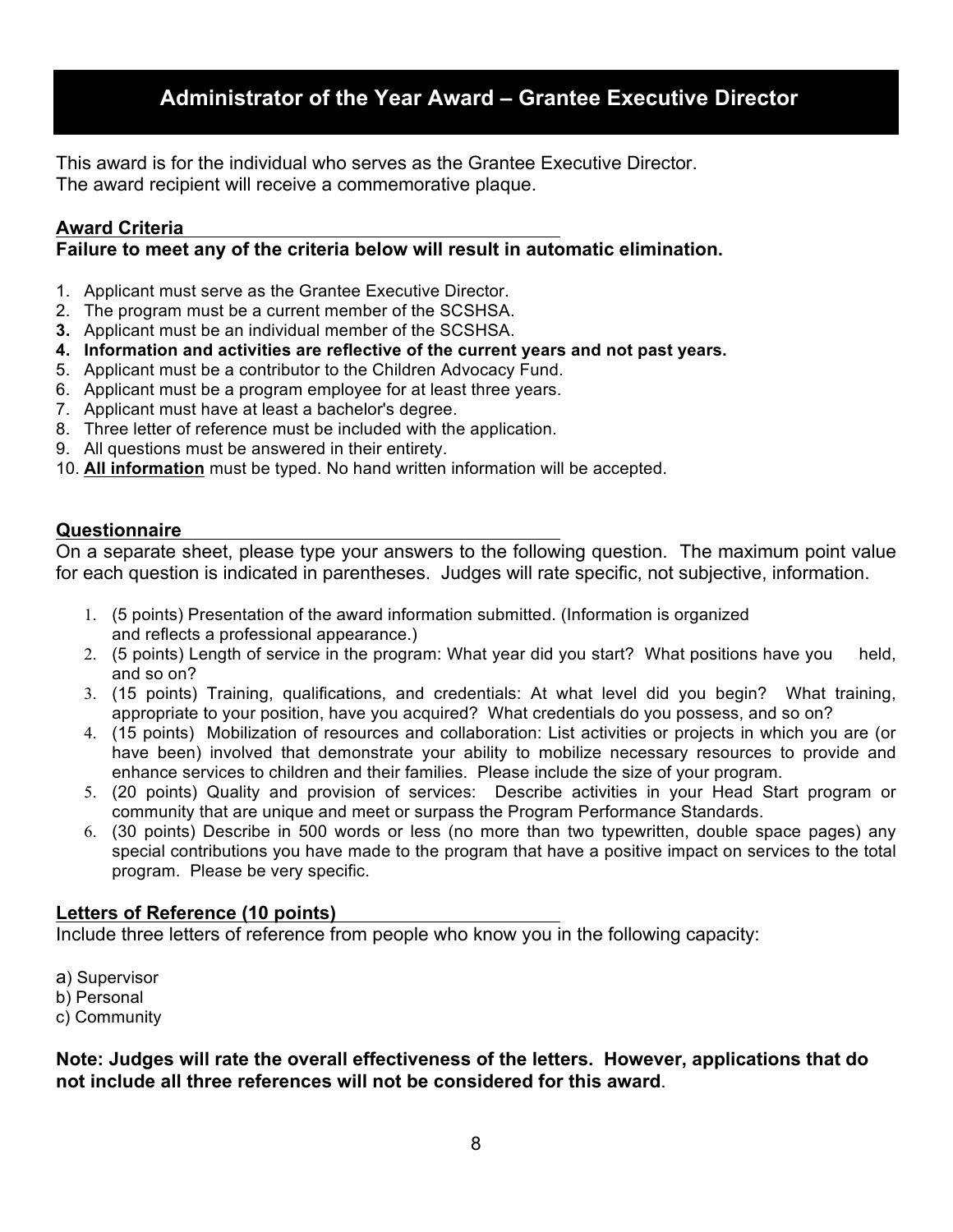## **Administrator of the Year Award – Grantee Executive Director**

### **Application Form**

Be sure to complete the form below in it entirely. All fields are required. Please type or print clearly.

| Name of Nominee                                                                                   | Social Security # (123-xx-x123) |        | Today's Date |
|---------------------------------------------------------------------------------------------------|---------------------------------|--------|--------------|
| <b>Mailing Address of Nominee</b>                                                                 |                                 |        |              |
| $\overline{City}$                                                                                 | <b>State</b>                    | Zip    |              |
| Name of Head Start Director                                                                       |                                 |        |              |
| Phone                                                                                             | Fax                             | E-mail |              |
| Name of Head Start Grantee (if different from local program)                                      |                                 |        |              |
| Mailing Address of Head Start Grantee                                                             |                                 |        |              |
| City                                                                                              | <b>State</b>                    | Zip    |              |
| Phone                                                                                             | Fax                             |        |              |
| <b>Submission Check List</b>                                                                      |                                 |        |              |
| Please check each box to indicate that all required materials are attached and send to your local |                                 |        |              |

Head Start Center.

- □ Your complete Application form
- □ Questionnaire responses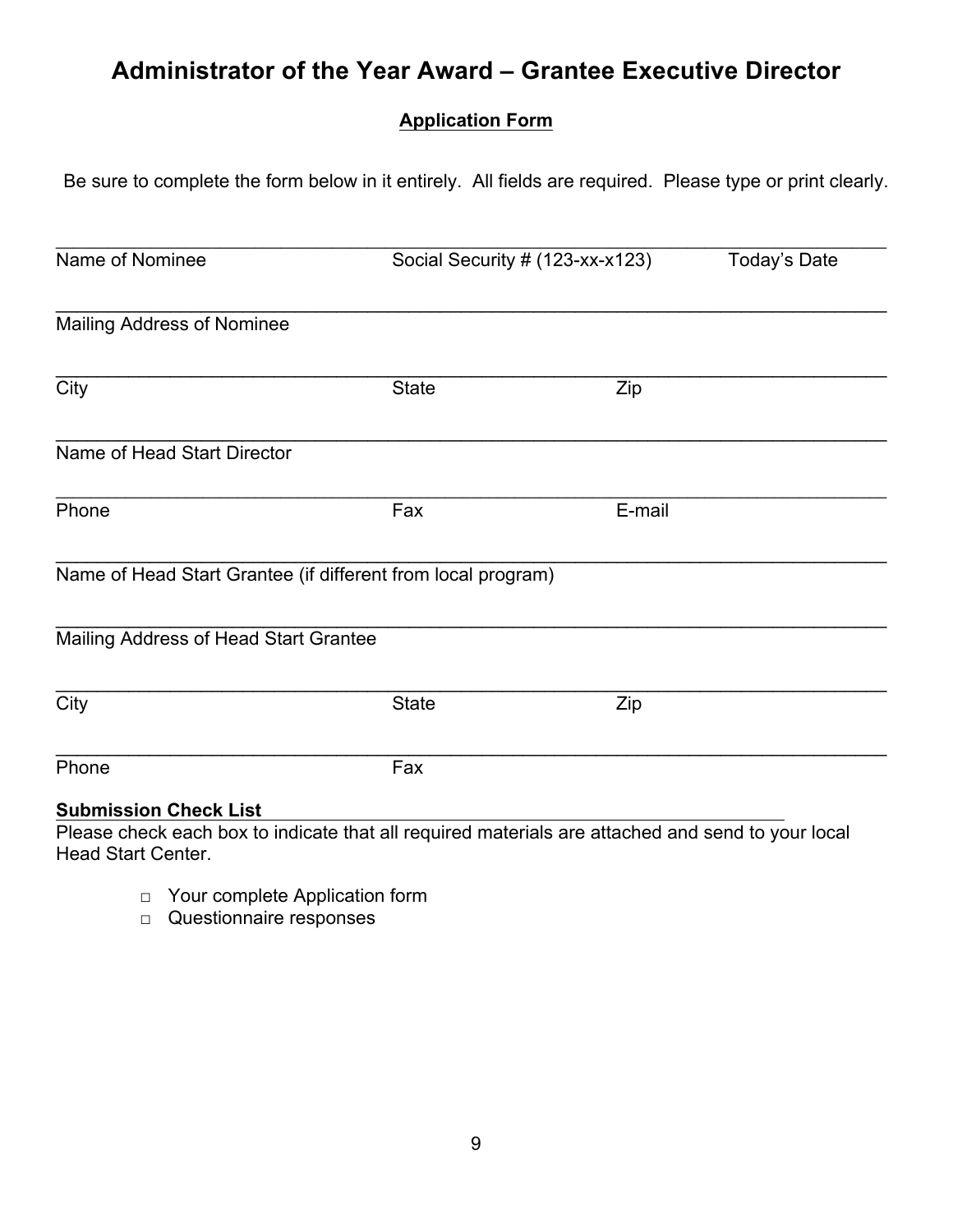## **Scholarship for Head Start Parents**

This scholarship is designed to recognize a Head Start parent who is making significant contributions to their community and to encourage their continuing education at an institution of higher learning. The award recipient will receive a commemorative plaque and \$200.00 to be applied to an institution of higher learning and a \$50.00 award.

#### **Award Criteria**

#### **Failure to meet any of the criteria below will result in automatic elimination.**

- 1. Applicant must be a Head Start parent and not a paid employee during the 2014-2015 school year.
- 2. Applicant must have volunteered in the Head Start program during the 2014-2015 school year.
- **3. Information and activities are reflective of the current years and not past years.**
- 4. Applicant must be an individual member of the SCSHSA.
- 5. The program must be a current member of SCSHSA.
- 6. Applicant must be a contributor to the Children Advocacy Fund.
- 7. All questions must be answered in their entirety.
- 8. A current copy of your transcript.
- 9. **All information** must be typed. No hand written information will be accepted.

### **Questionnaire**

On a separate sheet, please type your answers to the following question. The maximum point value for each question is indicated in parentheses. Judges will rate specific, not subjective, information.

- 1. (5 points) Presentation of the award information submitted. (Information is organized and reflects a professional appearance.)
- 2. (25 points) Special contributions: Describe in 300 words or less (no more than one typewritten, double space page) services contributed by the parents, accomplishments of the parent, and/or activities related to the continuous personal and career development of the parent. Include any Head Start positions held by the parent.
- 3. (40 points) Personal goals: The applicant should write a statement of personal goals no more than 200 words in length.

#### 4. **Letters of Reference (30 points)**

Include three letters of reference from people who can verify the parent's work, volunteer service, and/or career activities. Letters will be judged by specific information and should be no more than one typewritten page.

**Note: Judges will rate the overall effectiveness of the letters. However, applications that do not include all three references will not be considered for this award.**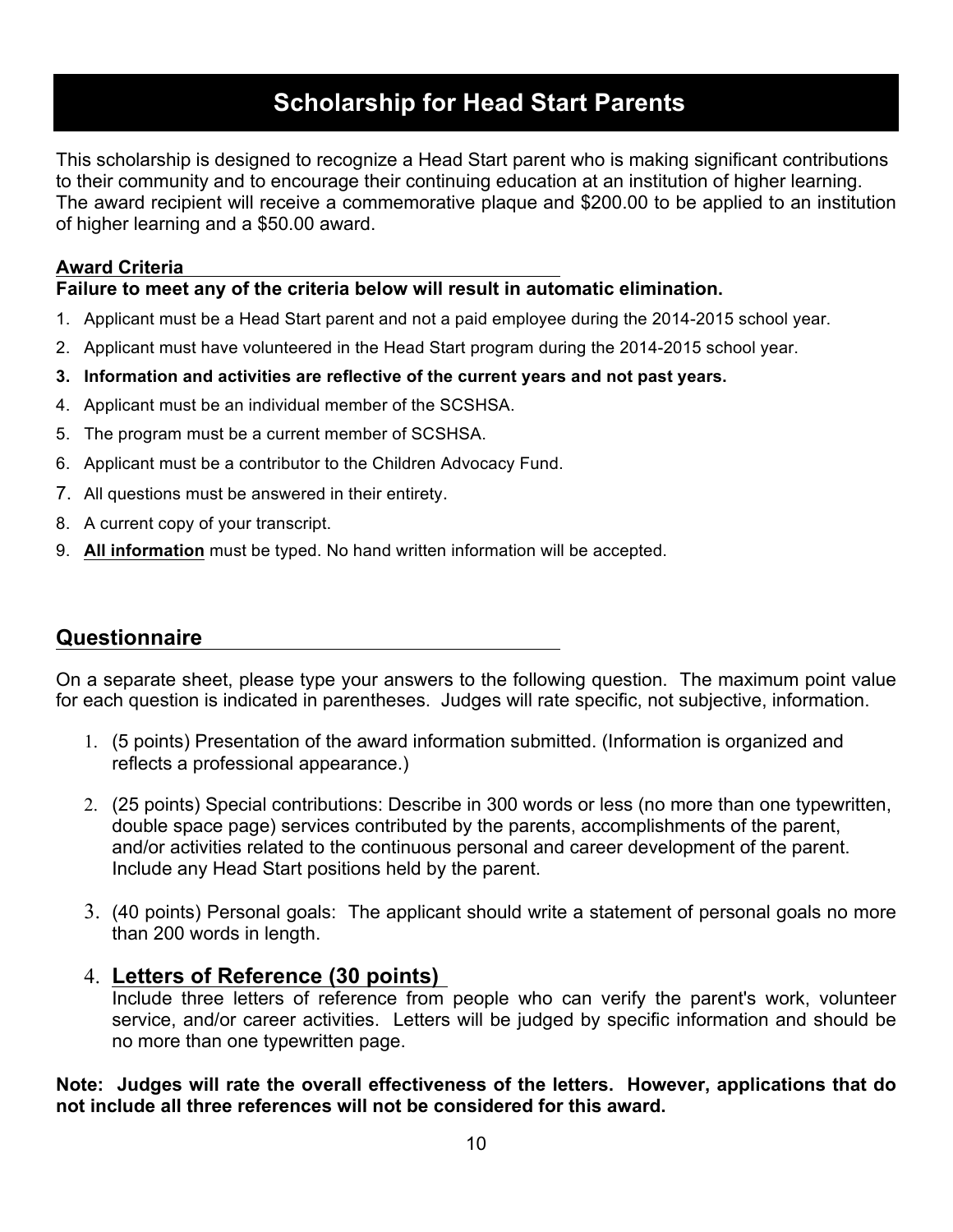## **Scholarship for Head Start Parents**

### **Application Form**

Be sure to complete the form below in it entirely. All fields are required. Please type or print clearly.

| Name of Nominee                                              |              | Social Security # (123-XX-X123) | Today's Date |
|--------------------------------------------------------------|--------------|---------------------------------|--------------|
| <b>Mailing Address of Nominee</b>                            |              |                                 |              |
| City                                                         | <b>State</b> | Zip                             |              |
| Name of Head Start Director                                  |              |                                 |              |
| Phone                                                        | Fax          | E-mail                          |              |
| Name of Head Start Grantee (if different from local program) |              |                                 |              |
| Mailing Address of Head Start Grantee                        |              |                                 |              |
| City                                                         | <b>State</b> | Zip                             |              |
| Phone                                                        | Fax          |                                 |              |
| <b>Submission Check List</b>                                 |              |                                 |              |

**Please check each box to indicate that all required materials are attached and send to your local Head Start Center**.

- □ Your complete Application form
- □ Questionnaire responses
- □ Proof of acceptance or enrollment in an institution of higher learning
- □ Three letter of reference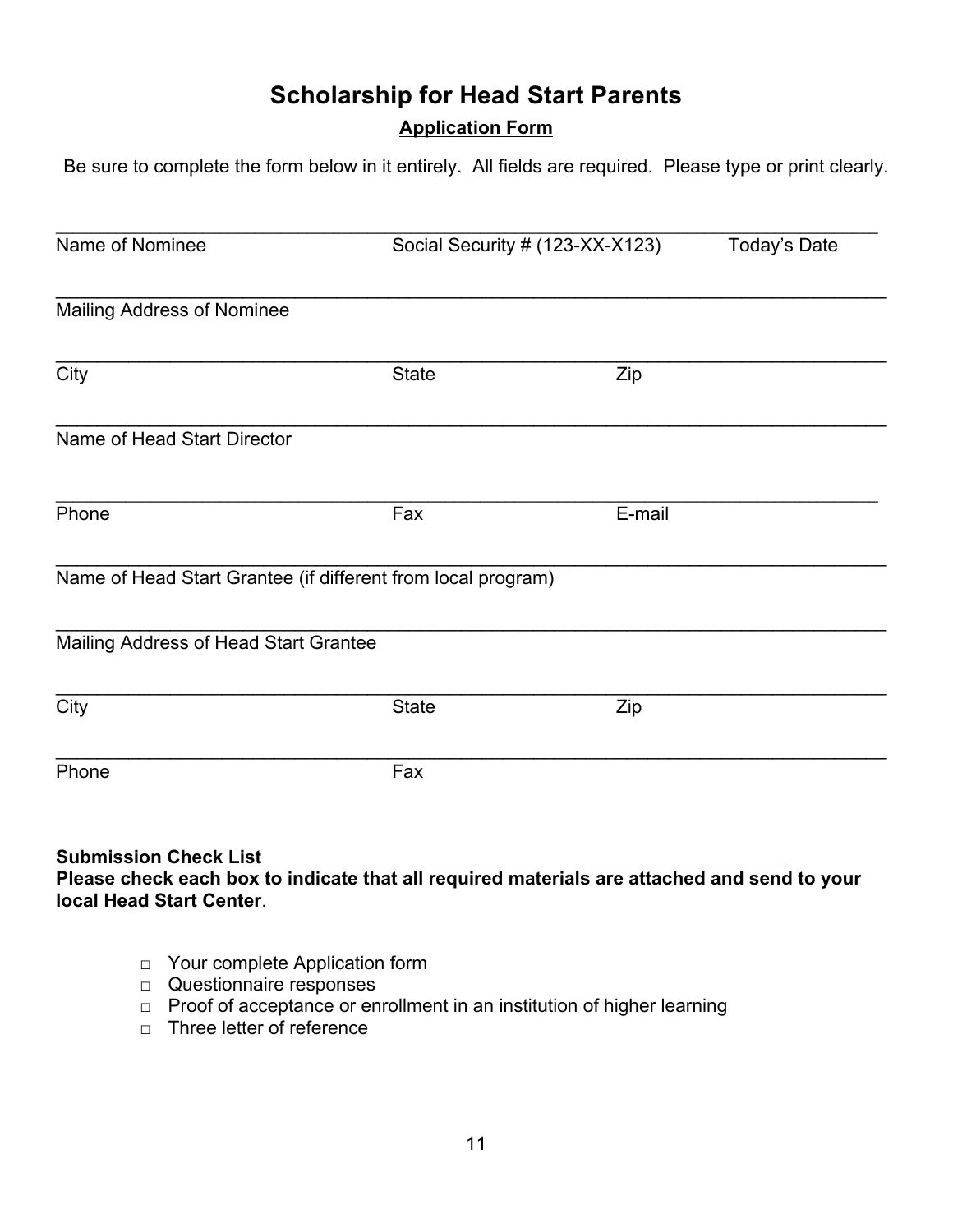## **Oral Health Award**

This award recognizes exceptional leadership and commitment toward improving the oral health of Head Start children and their families. The Head Start program receiving this award will receive a commemorative plaque.

### **Award Criteria Failure to meet any of the criteria below will result in automatic elimination.**

- 1. Applicant must be a Head Start program that sufficiently outlines how this award will be used to promote oral health practices in the classroom, including parent involvement and utilization of the Colgate, Bright Smiles, and Bright Futures program.
- **2. Information and activities are reflective of the current years and not past years.**
- 3. The program must be a current member of SCSHSA.
- 4. All questions must be answered in their entirety.
- 5. **All information** must be typed. No hand written information will be accepted.

#### **Questionnaire**

On a separate sheet, please type your answers to the following question. The maximum point value for each question is indicated in parentheses. Judges will rate specific, not subjective, information.

- 1. (5 points) Presentation of the award information submitted. (Information is organized and reflects a professional appearance.)
- 2. (20 points) Need: Describe the current oral health activities in your local programs, the size of your program, and discuss the need to enhance your present efforts.
- 3. (30 points) Activities: Describe what activities you plan to implement with the help of this award and the benefit students will receive from these activities.
- 4. (5 points) Bright Smiles, Bright Futures: Discuss how the Bright Smiles, Bright Futures program will be utilized as part of your programming efforts.
- 5. (20 points) Parent Involvement: Describe how parents will be involved in oral health activities and the benefits they will receive from changes to the program's oral health practices.
- 6. (20 points) Program goals: Outline your program's short-term and long-term goals as they pertain to oral health practices in your program.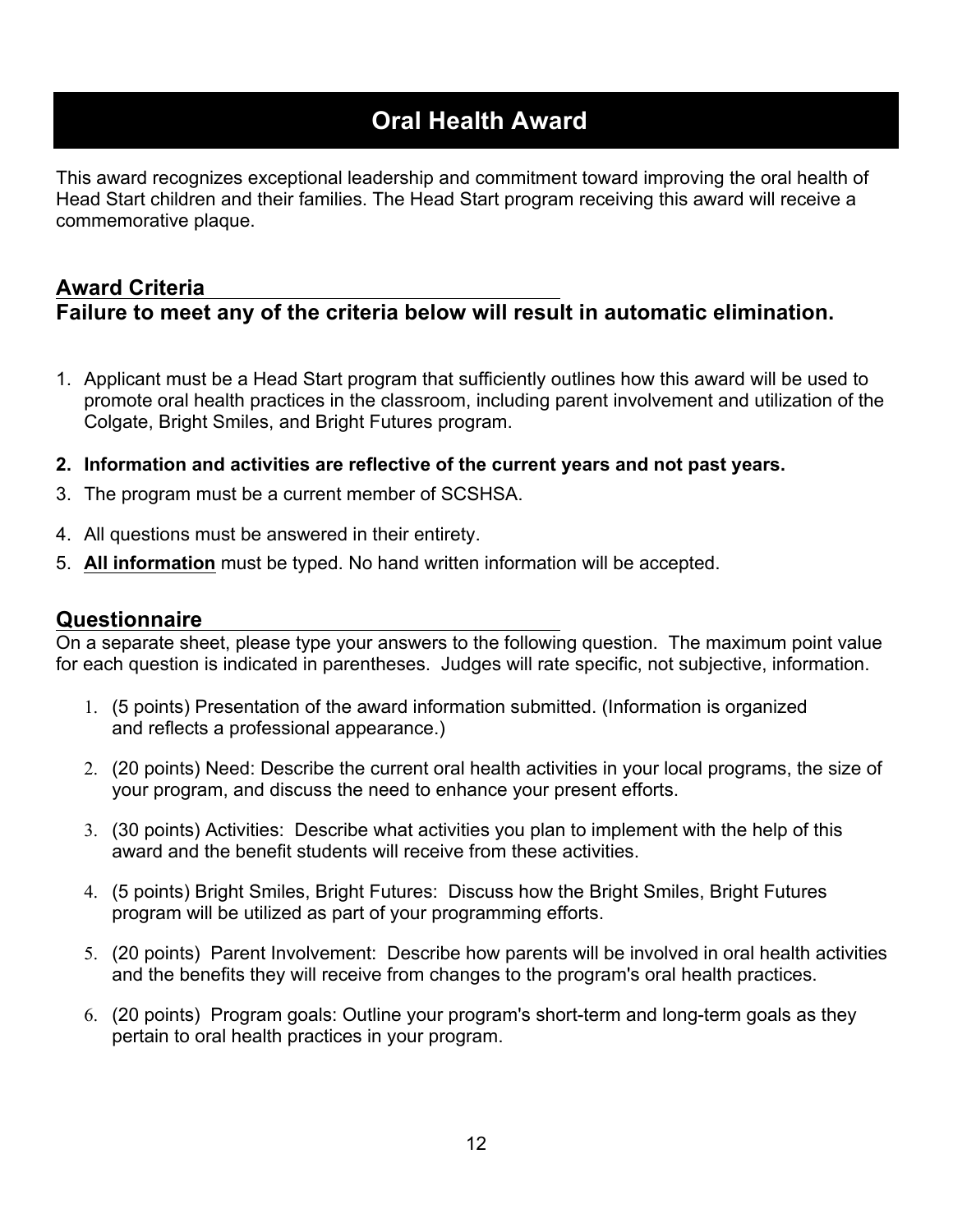## **Oral Health Award**

#### **Application Form**

Be sure to complete the form below in it entirely. All fields are required. Please type or print clearly.

| Name of Nominee                       |                                                              | Today's Date |  |
|---------------------------------------|--------------------------------------------------------------|--------------|--|
| <b>Mailing Address of Nominee</b>     |                                                              |              |  |
| City                                  | <b>State</b>                                                 | Zip          |  |
| Name of Head Start Director           |                                                              |              |  |
| Phone                                 | Fax                                                          | E-mail       |  |
|                                       | Name of Head Start Grantee (if different from local program) |              |  |
| Mailing Address of Head Start Grantee |                                                              |              |  |
| City                                  | <b>State</b>                                                 | Zip          |  |
| Phone                                 | Fax                                                          |              |  |
|                                       |                                                              |              |  |

#### **Submission Check List Please check each box to indicate that all required materials are attached and send to your local Head Start Center**.

- □ Your complete Application form
- □ Questionnaire responses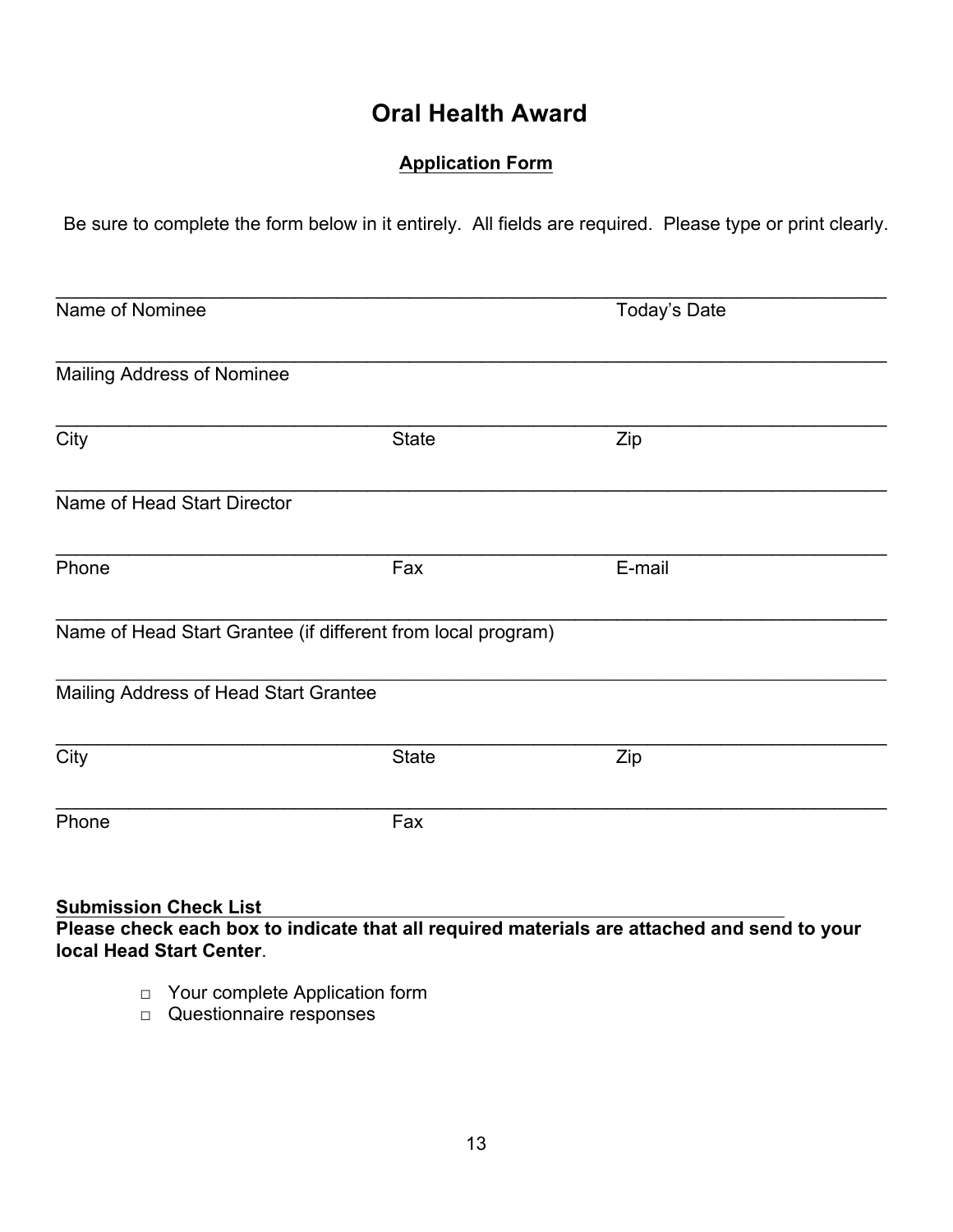## **Award for the Hearing Impaired**

This award recognizes a hearing impaired individual who is making significant contributions to their community and to encourage their continuing education at an institution of higher learning. The award recipient will receive a commemorative plaque and \$50.00 award.

### **Award Criteria**

**Failure to meet any of the criteria below will result in automatic elimination.** 

- 1. Applicant must be a hearing impaired student.
- 2. The program must be a current member of SCSHSA.
- **3. Information and activities are reflective of the current years and not past years.**
- 4. Applicant must be a contributor to the Children Advocacy Fund.
- 5. Applicant must be an individual member of the SCSHSA.
- 6. Applicant must prove acceptance or enrollment in an institution of higher learning.
- 7. Three (3) letters of reference must be included with the application.
- 8. All questions must be answered in their entirety.
- 9. **All information** must be typed. No hand written information will be accepted.

#### **Questionnaire**

On a separate sheet, please type your answers to the following two questions. The maximum point value for each question is indicated in parentheses. Judges will rate specific, not subjective, information.

- 1. (5 points) Presentation of the award information submitted. (Information is organized and reflects a professional appearance.)
- 2. (25 points) Statement of financial need: Describe how this scholarship will enable you to be successful in your chosen degree program.
- 3. (40 points) Statement of goals: Describe in 300 words or less (no more than one typewritten, double spaced pate) the goals/aspirations you have for furthering your education and the role Head Start has played in your education.

#### **Letters of Reference (30 points)**

Include three letters of reference from people who can verify the student's work, volunteer service, and other activities. Letters will be judged by specific information and should be no more than one typewritten page.

Note: Judges will rates the overall effectiveness of the letters, however, applications that do not include all three references will not considered for this award.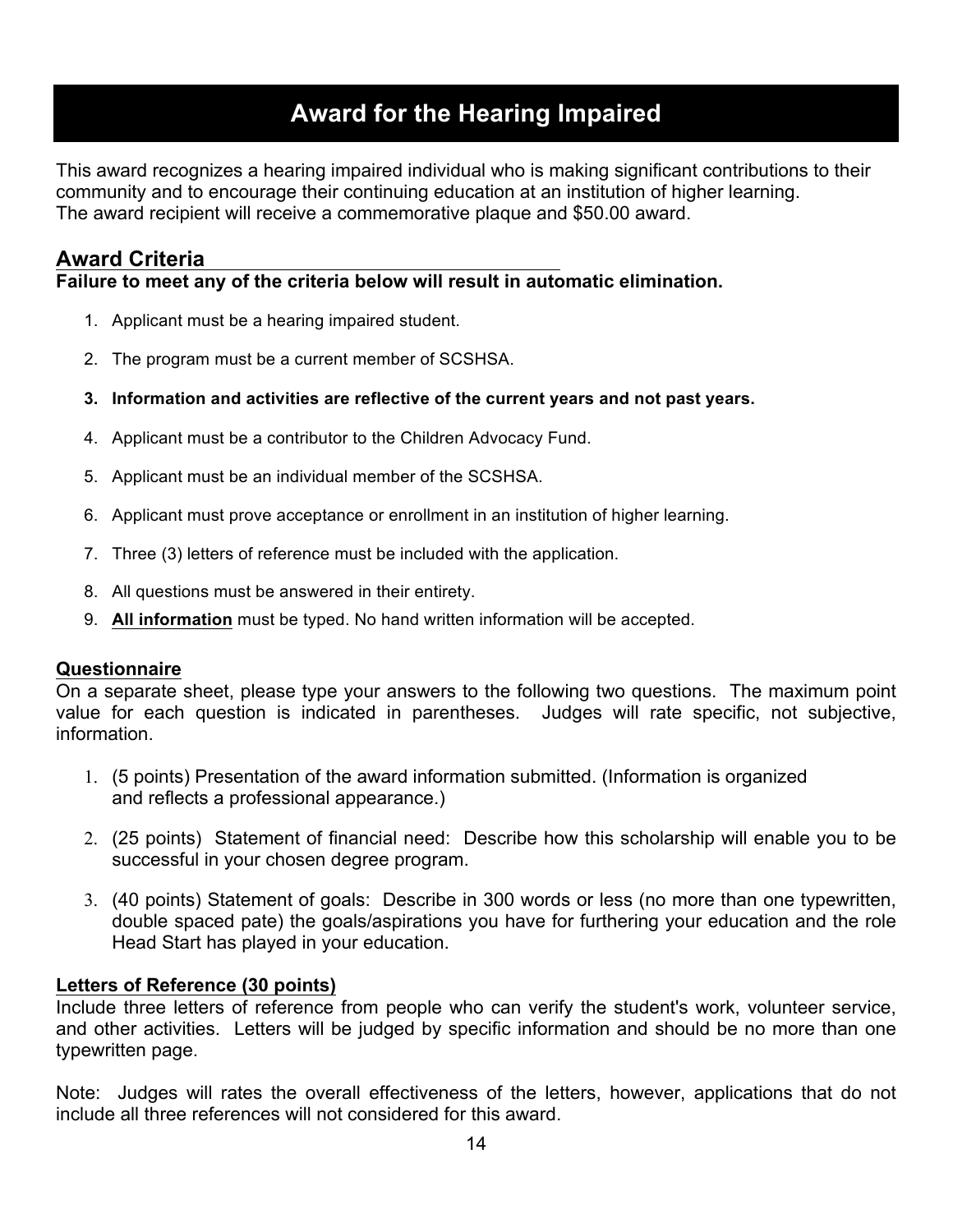## **Award for the Hearing Impaired**

#### **Application Form**

Be sure to complete the form below in it entirely. All fields are required. Please type or print clearly.

| Name of Nominee                                                                                                                                         |              | Social Security # (123-XX-X123) | Today's Date |  |
|---------------------------------------------------------------------------------------------------------------------------------------------------------|--------------|---------------------------------|--------------|--|
| Mailing Address of Nominee                                                                                                                              |              |                                 |              |  |
| City                                                                                                                                                    | <b>State</b> | Zip                             |              |  |
| Name of Head Start Director                                                                                                                             |              |                                 |              |  |
| Phone                                                                                                                                                   | Fax          | E-mail                          |              |  |
| Name of Head Start Grantee (if different from local program)                                                                                            |              |                                 |              |  |
| Mailing Address of Head Start Grantee                                                                                                                   |              |                                 |              |  |
| $\overline{City}$                                                                                                                                       | <b>State</b> | Zip                             |              |  |
| Phone                                                                                                                                                   | Fax          |                                 |              |  |
| <b>Submission Check List</b><br>Please check each box to indicate that all required materials are attached and send to your<br>local Head Start Center. |              |                                 |              |  |
| Your complete Application form<br>$\Box$<br>Questionnaire responses<br>□                                                                                |              |                                 |              |  |

- □ Proof of acceptance or enrollment in an institution of higher learning
- □ Three letters of reference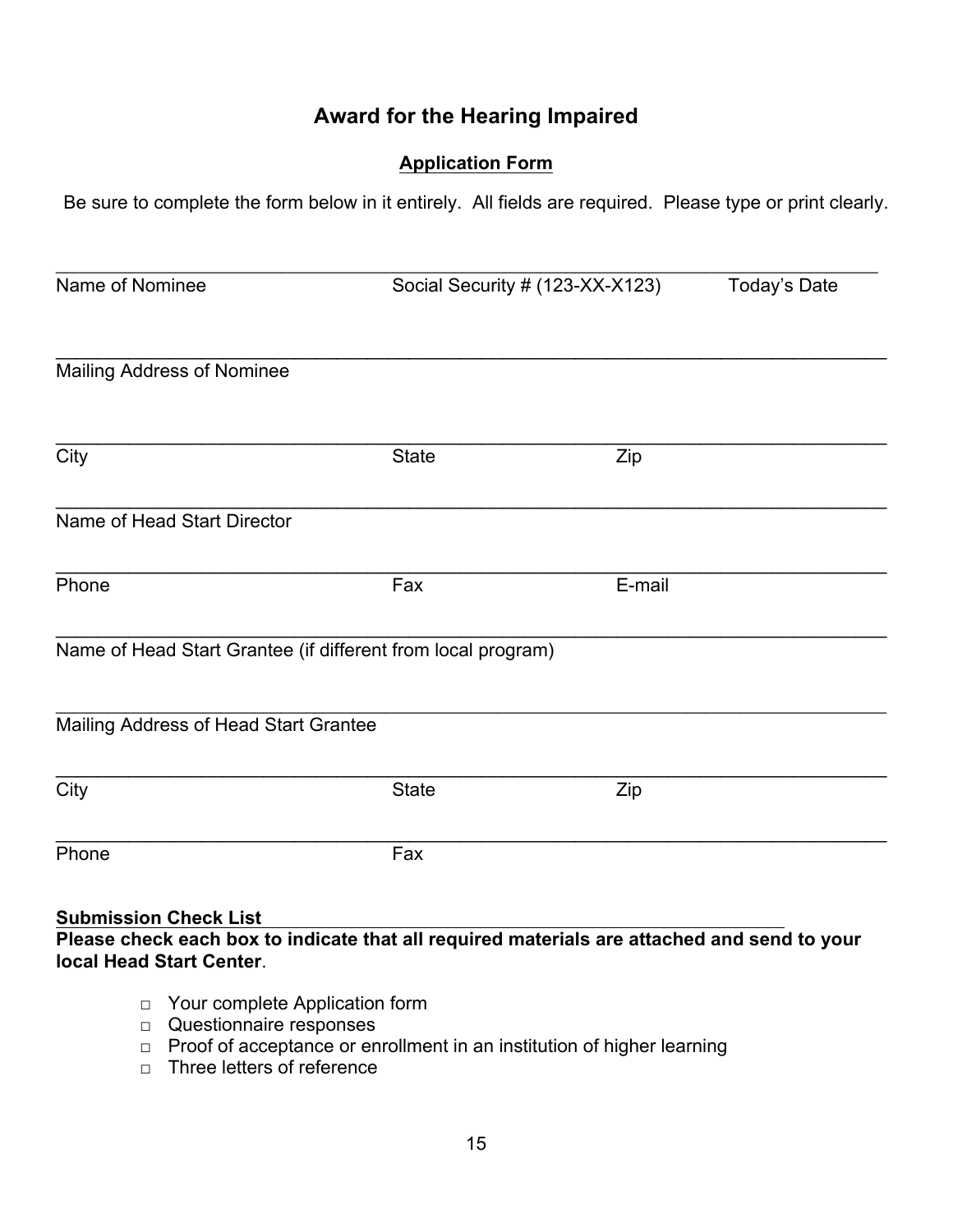## **Father of the Year Award**

This award honors a Head Start father who has demonstrated the ability to serve as role models for his children and to make a positive difference in the community. The award recipient will receive a commemorative plaque and \$50.00 award.

#### **Award Criteria**

- 1. Nominee must be the father of a child or children in Head Start during the 2014-2015 school year. The Program Performance Standards 1306.3(h) definition of a father will be adhered to.
- 2. Nominee must model increased educational involvement and personal responsibility in the live of his own children as well as improved personal development resulting from his Head Start experience.
- 3. **Information and activities are reflective of the current years and not past years.**
- 4. Applicant must be an **individual member of SCSHSA**.
- 5. The program must be a **current member of SCSHSA.**
- 6. Applicant must be a **contributor to the Children Advocacy Fund**.
- 7. All questions must be answered in their entirety.
- 8. **All information** must be typed. No hand written information will be accepted.

#### **Questionnaire**

On a separate sheet, please type your answers to the following question. The maximum point value for each question is indicated in parentheses. Judges will rate specific, not subjective, information.

- 1. (5 points) Presentation of the award information submitted. (Information is organized and reflects a professional appearance.)
- 2. (15 points) Volunteering: Describe the ways you volunteered or worked in a Head Start program.
- 3. (20 points) Participation: Describe the Head Start activities in which you participated with your child or children.
- 4. (30 points) Development: Describe how the fatherhood program has helped you develop personally.
- 5. (20 points) Personal statement: Describe in 300 words or less (no more than one typewritten, double space page) why you should be selected as the head Start Father of the Year. Please be very specify.

#### **Letter of Reference(10 Points)**

Include three letters of reference from people who know you in the following capacities:

- a) Two letters must be from people who know you as a Head Start volunteer/employee and/or fatherhood program participant.
- b) The third letter may be personal

#### **Note: Judges will rate the overall effectiveness of the letters, however, applications that do not include all three references will not be considered for this award.**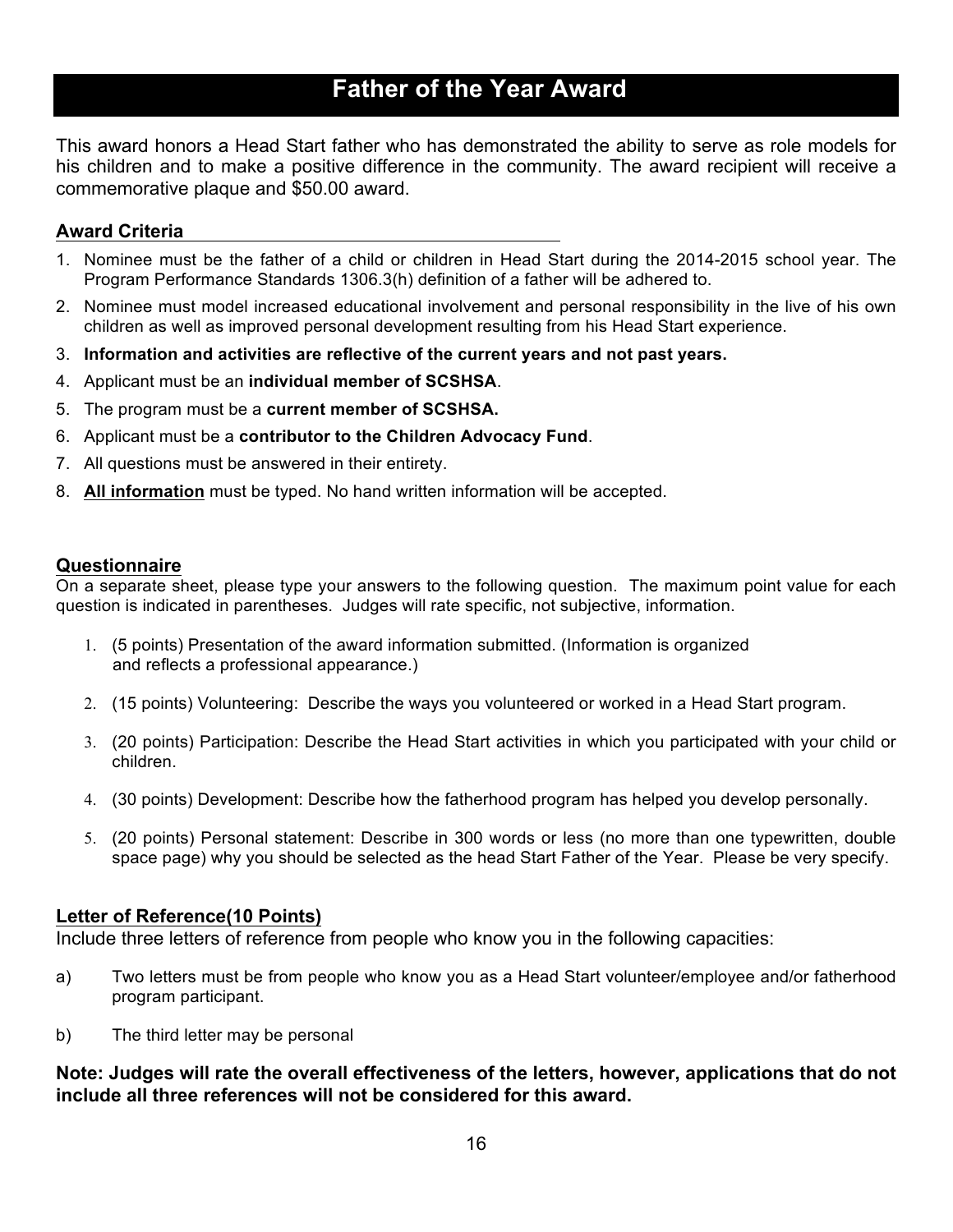## **Father of the Year Award**

### **Application Form**

Be sure to complete the form below in it entirely. All fields are required. Please type or print clearly.

| Name of Nominee                       |                                                              | Social Security # (123-XX-X123) | Today's Date |
|---------------------------------------|--------------------------------------------------------------|---------------------------------|--------------|
| <b>Mailing Address of Nominee</b>     |                                                              |                                 |              |
| $\overline{City}$                     | <b>State</b>                                                 | Zip                             |              |
| Name of Head Start Director           |                                                              |                                 |              |
| Phone                                 | Fax                                                          | E-mail                          |              |
|                                       | Name of Head Start Grantee (if different from local program) |                                 |              |
| Mailing Address of Head Start Grantee |                                                              |                                 |              |
| City                                  | <b>State</b>                                                 | Zip                             |              |
| Phone                                 | Fax                                                          |                                 |              |

### **Submission Check List Please check each box to indicate that all required materials are attached.**

- □ Your complete Application form
- □ Questionnaire responses

.

□ Three letters of reference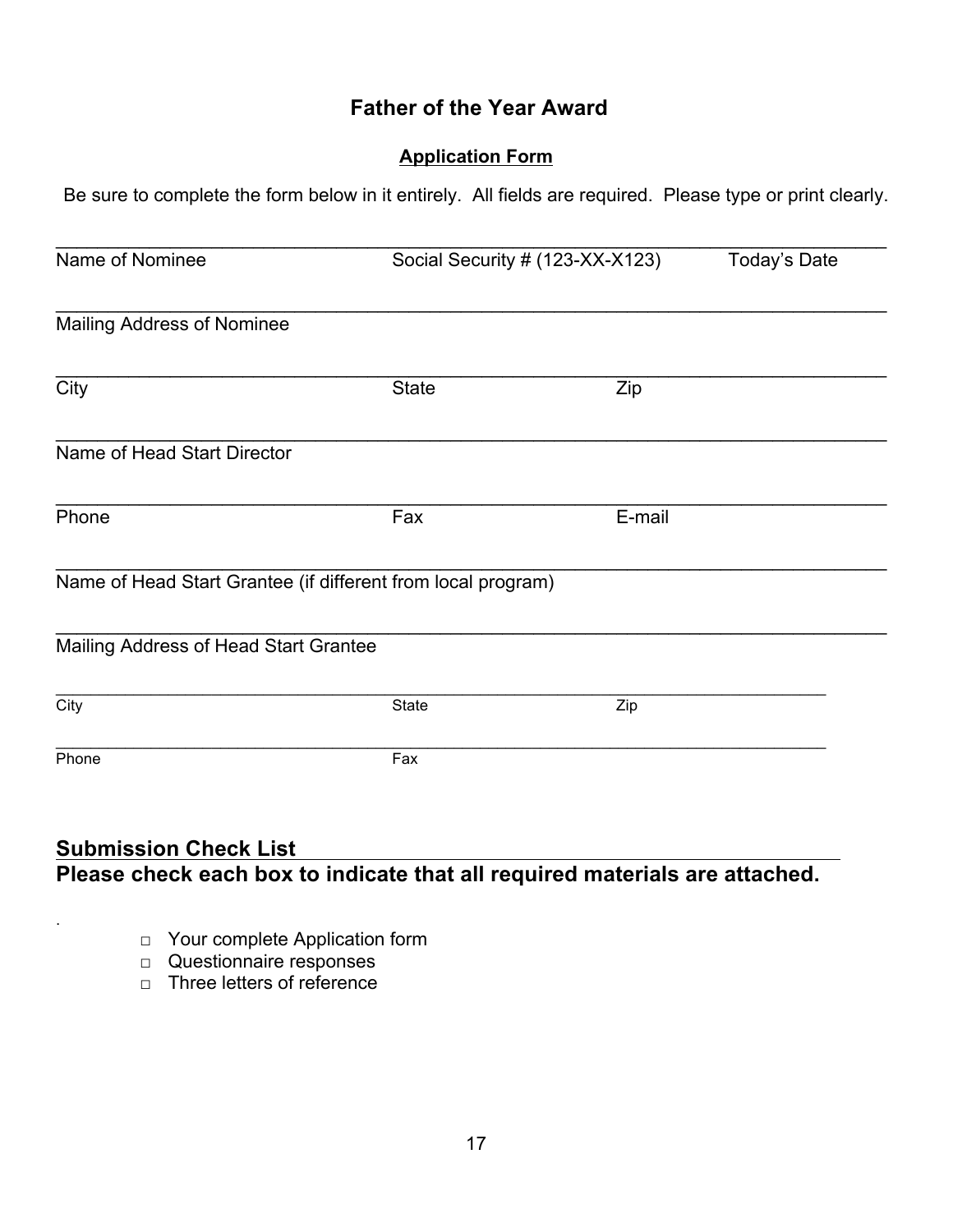## **Humanitarian of the Year Award**

This award was established to recognize an individual who utilizes their resources and leadership to help Head Start children and their families, and promote positive in their community. The award recipient will receive a commemorative plaque.

## **Award Criteria**

- 1. Nominee must be an individual or organization that made a voluntary contribution of time and effort, without regard to religious or ethnic affiliation, that has had a positive impact upon children, families and/or communities.
- 2. **Information and activities are reflective of the current years and not past years.**
- 3. The program must be a current member of SCSHSA.
- 4. Applicant must be an individual member of SCSHSA.
- 5. Applicant must be a contributor to the Children Advocacy Fund.
- 6. The contribution must have occurred within, or in preparation for the 2014-2015 school year.
- 7. All questions must be answered in their entirety.
- 8. **All information** must be typed. No hand written information will be accepted.

## **Questionnaire**

On a separate sheet, please type your answers to the following question. The maximum point value for each question is indicated in parentheses. Judges will rate specific, not subjective, information.

- 1. (5 points) Presentation of the award information submitted. (Information is organized and reflects a professional appearance.)
- 2. (20 points) Need: Describe the situation before the contribution was made.
- 3. (30 points) Activity: Describe the nominee's activity that met this need, include length of time this person has been involved in this activity and the scope of volunteer services provided.
- 4. (30 points) Results: Describe the positive results of the nominee's activities, who benefited, and how.
- 5. (5 points) Enhancement: Support this nomination with letters from interested individuals or organizations. If available, include news reports or other documentation about the contribution.
- 6. (5 points) Biographical sketch: Describe family, education, hobbies, interests, employment, and anything else you feel is appropriate and that give a broad picture of the nominee, but especially those items relevant to the award. This should be more than300 words (one typewritten, double spaced page)(5 points) Vantage: Briefly describe the vantage point from which you observed the nominee's contribution. This should be no more than 300 words (on typewritten, double spaced page)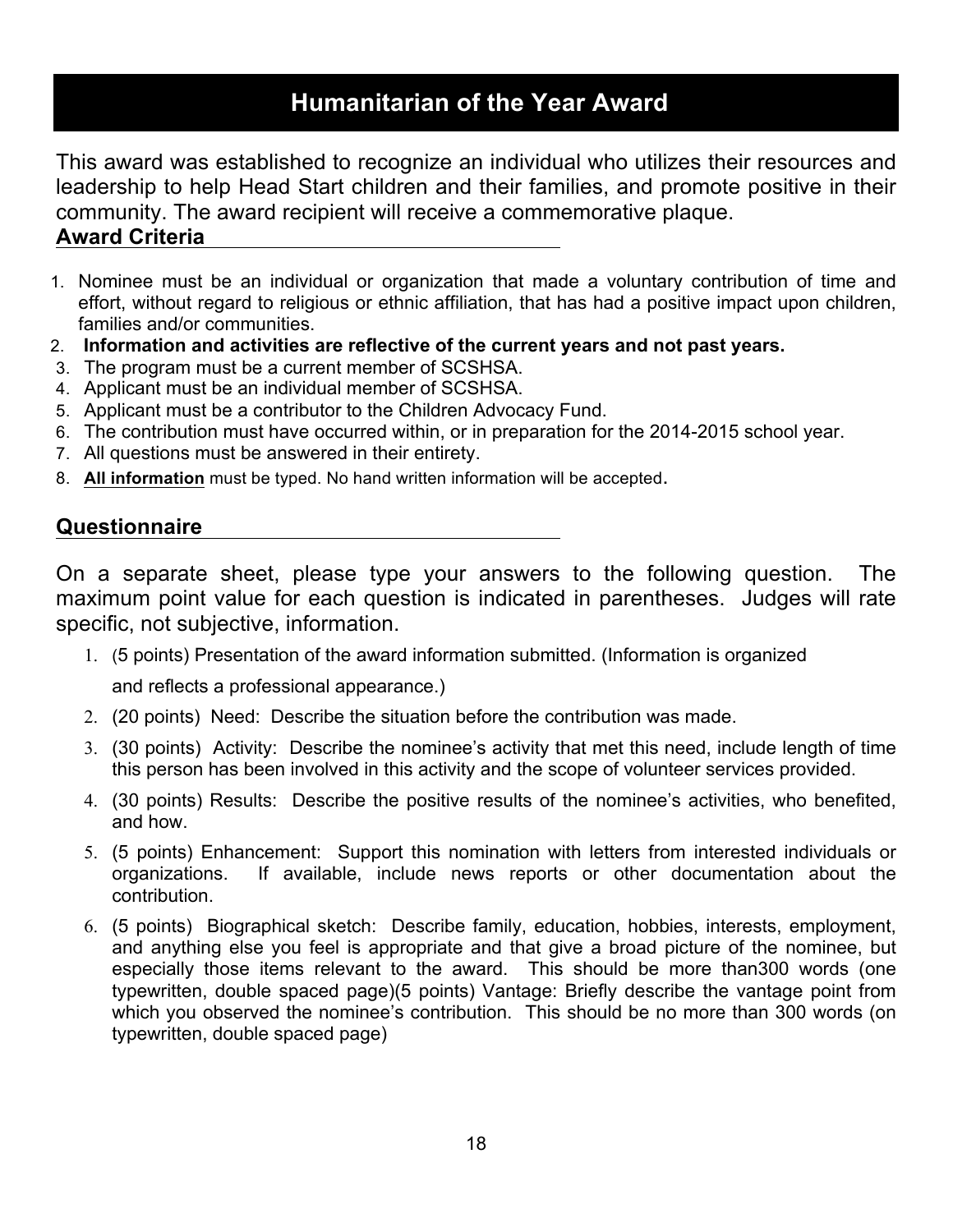## **Humanitarian of the Year Award**

#### **Application Form**

Be sure to complete the form below in it entirely. All fields are required. Please type or print clearly.

| Name of Nominee                                              |              | Social Security # (123-XX-X123) | Today's Date |
|--------------------------------------------------------------|--------------|---------------------------------|--------------|
| Mailing Address of Nominee                                   |              |                                 |              |
| $\overline{City}$                                            | <b>State</b> | Zip                             |              |
| Name of Head Start Director                                  |              |                                 |              |
| Phone                                                        | Fax          | E-mail                          |              |
| Name of Head Start Grantee (if different from local program) |              |                                 |              |
| Mailing Address of Head Start Grantee                        |              |                                 |              |
| City                                                         | <b>State</b> | Zip                             |              |
| Phone                                                        | Fax          |                                 |              |

### **Submission Check List**

**Please check each box to indicate that all required materials are attached and send to your local Head Start Center**.

- □ Your complete Application form
- □ Questionnaire responses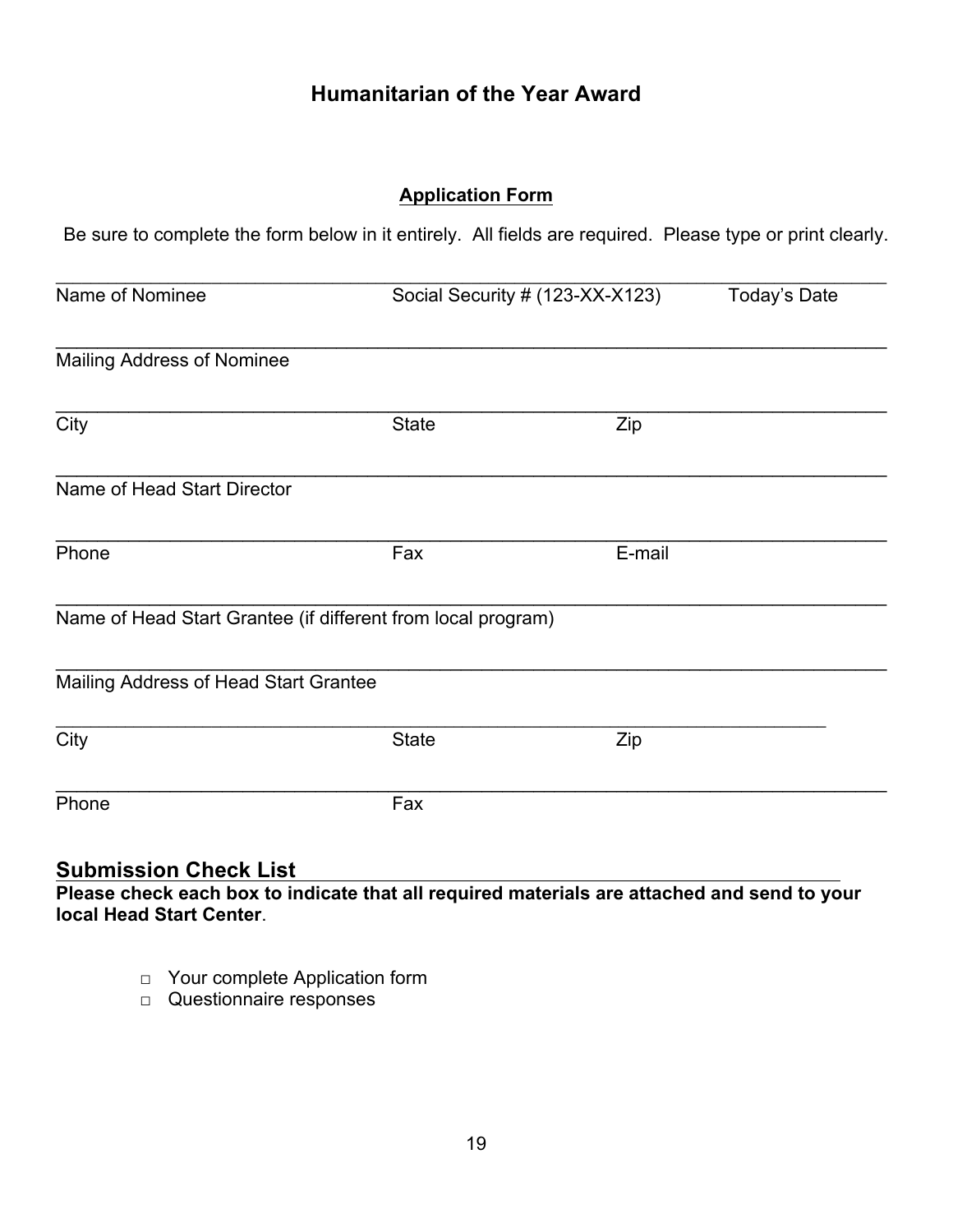## **Achievement Award Head Start Disability Services Coordinator**

This award recognizes a Head Start Disability Services Coordinator for exceptional performance in the delivery of services to children with disabilities and supporting parents in their role as advocates for their children. The award recipient will receive a commemorative plaque and \$50.00 award.

#### **Award Criteria**

- 1. Applicant must be a Head Start/Early Head Start Coordinator of Disability Services or in a combined position responsible for disability services.
- 2. The program must be a current member of SCSHSA.
- 3. Applicant must be an individual member of SCSHSA.
- **4. Information and activities are reflective of the current years and not past years.**
- 5. Applicant must be a contributor to the Children Advocacy Fund.
- 6. Applicant must be a program employee for at least three years.
- 7. Applicant must have credentials beyond an Associate Degree.
- 8. Three letters of reference must be included with the application.
- 9. All questions must be answered in their entirety.
- 10. **All information** must be typed. No hand written information will be accepted.

#### **Questionnaire**

On a separate sheet, please type your answers to the following question. The maximum point value for each question is indicated in parentheses. Judges will rate specific, not subjective, information.

1. (5 points) Presentation of the award information submitted. (Information is organized

and reflects a professional appearance.)

- 2. (10 points) Length of service in program: What year did you start? What positions have you held, and so on?
- 3. (15 points) Training, qualifications, and credentials: At what level did you begin? What training appropriate to your position have you acquired? What credentials do you possess, and so on?
- 4. (15 points) Mobilization of resources and collaboration: List activities or projects in which you are (or have been) involved that demonstrate your ability to mobilize necessary resources to provide and enhance services to children and their families. Please include the size of hour program.
- 5. (20 points) Quality and provision of services: Describe activities in your Head Start program or community that are unique and meet or surpass the Program Performance Standards.
- 6. (25 points) Describe in 300 words or less (no more than one typewritten, double spaced page) any special contribution you have made to the program that have had a positive impact on services to the local program. Please be very specific.

### **Letter of Reference (10 points)**

Include three letters of reference from people who know you in the following capacities:

- a) Supervisor
- b) Personal
- c) Community

#### **Note: Judges will rate the overall effectiveness of the letters. However applications that do not include all three references will not be considered for this award.**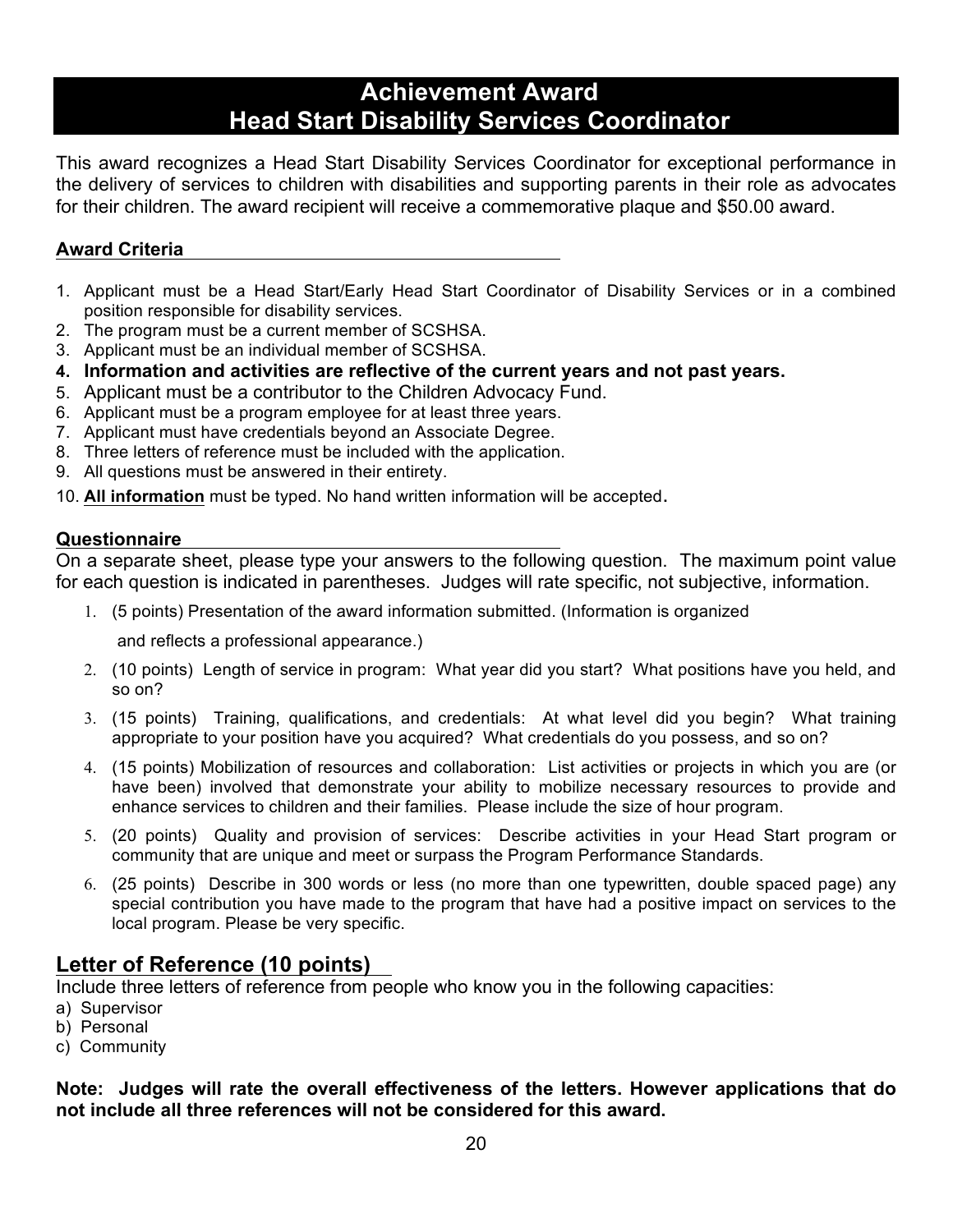## **Achievement Award - Head Start Disability Services Coordinator**

### **Application Form**

Be sure to complete the form below in it entirely. All fields are required. Please type or print clearly.

| Name of Nominee                       | Social Security # (123-XX-X123)                              | Today's Date |
|---------------------------------------|--------------------------------------------------------------|--------------|
|                                       |                                                              |              |
| <b>Mailing Address of Nominee</b>     |                                                              |              |
| $\overline{City}$                     | <b>State</b>                                                 | Zip          |
| Name of Head Start Director           |                                                              |              |
| Phone                                 | Fax                                                          | E-mail       |
|                                       | Name of Head Start Grantee (if different from local program) |              |
| Mailing Address of Head Start Grantee |                                                              |              |
| City                                  | <b>State</b>                                                 | Zip          |
| Phone                                 | Fax                                                          |              |

### **Submission Check List**

**Please check each box to indicate that all required materials are attached and send to your local Head Start Center**.

- □ Your complete Application form
- □ Questionnaire responses
- □ Proof of credentials beyond a high school diploma
- $\neg$  Three letters of reference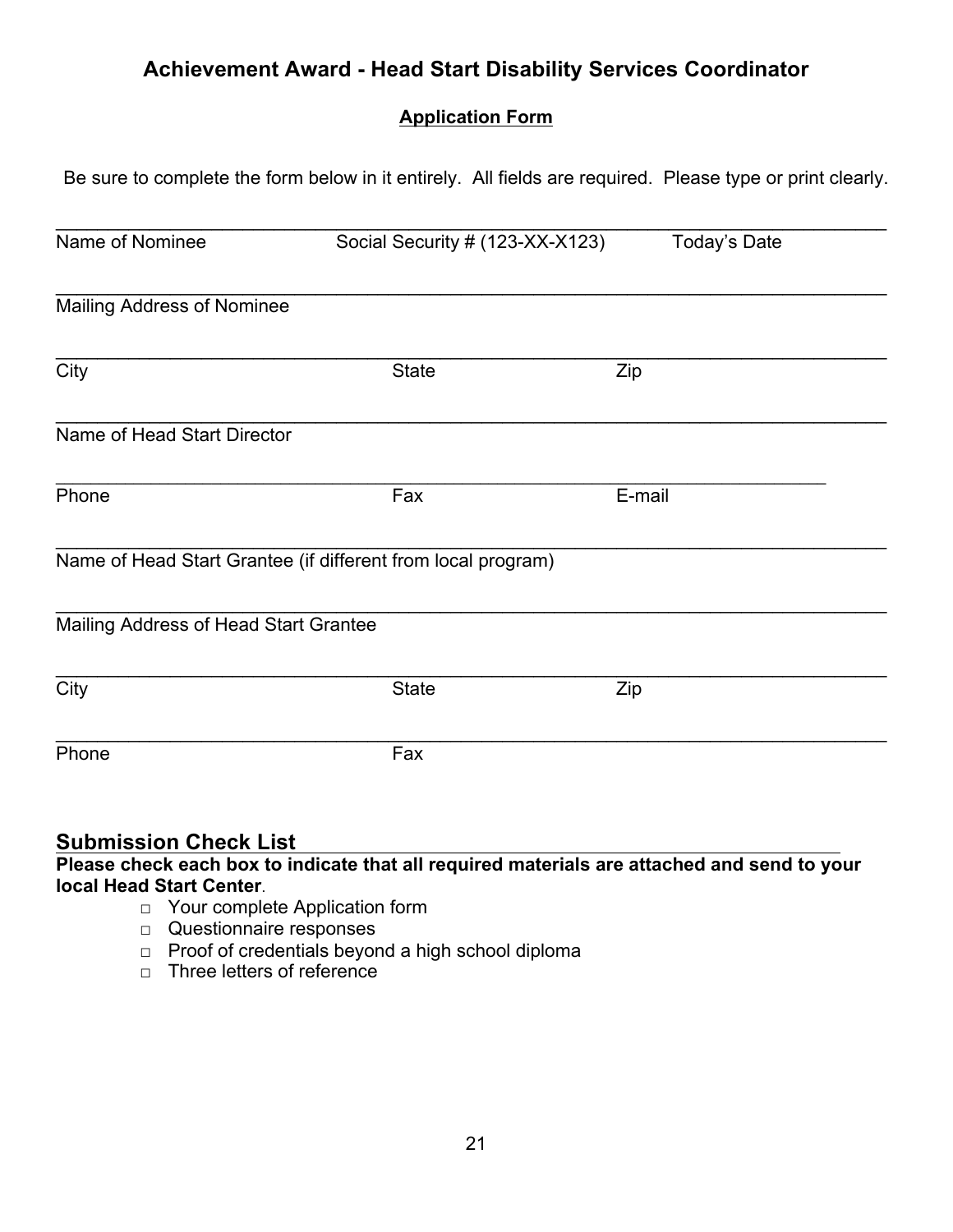## **Corporate Award**

This award was established to recognize a corporation that utilizes their resources and leadership to help Head Start children and their families, and promote positive in their community. The award recipient will receive a commemorative plaque.

#### **Award Criteria**

- 1. Nominee must be a corporation that demonstrates commitment to the goals and objectives of Head Start and/or promote special projects that benefit poor children and their families.
- **2. Information and activities are reflective of the current years and not past years.**
- 3. The program must be a current member of SCSHSA.
- 4. All questions must be answered in their entirety.
- 5. **All information** must be typed. No hand written information will be accepted.

#### **Questionnaire**

On a separate sheet, respond to the following. The maximum point value is indicated in parentheses. Judges will rate specific, no subjective, information.

- 1. (5 points) Presentation of the award information submitted. (Information is organized and reflects a professional appearance.)
- 2. (95 points) Special contributions: Please describe in 300 words or less (no more than one typewritten, double spaced page) the special contribution (s) this company makes that impact Head Start programs, Head Start children and families, or poor children and families throughout the country. Be sure to describe how this company's contributions help fulfill the goals and objectives of Head Start outlined below.

### **Head Start Goals**

- 1. The overall goal of Head Start program is to bring about a greater degree of social competence in children of low-income families. Social competence, in this regard, refers to the child's everyday effectiveness in dealing with the present environment and later responsibilities in school and life. It takes into account the interrelatedness of cognitive and intellectual development, physical and mental health, nutritional needs, and other factors that enable a developmental approach to helping every child achieve social competence. in order to accomplish this goal, Head Start objectives are:
- 2. To improve every child's health and physical abilities, including appropriate steps to correct present physical and mental problems and to enhance every child's access to an adequate diet to improve every family's attitude toward future health care and physical abilities.
- 3. To encourage self-confidence, spontaneity, curiosity, and self-discipline to assists in the development of every child's social and emotional health.
- 4. To enhance every child's mental processes and skills with particular attention to conceptual and communication skills.
- 5. To establish patterns and expectations of success that will create a climate of confidence for present and future learning efforts and overall development.
- 6. To increase the ability to every child and family to relate to one another and to others.
- 7. To enhance the sense of dignity and self-worth within every child and family.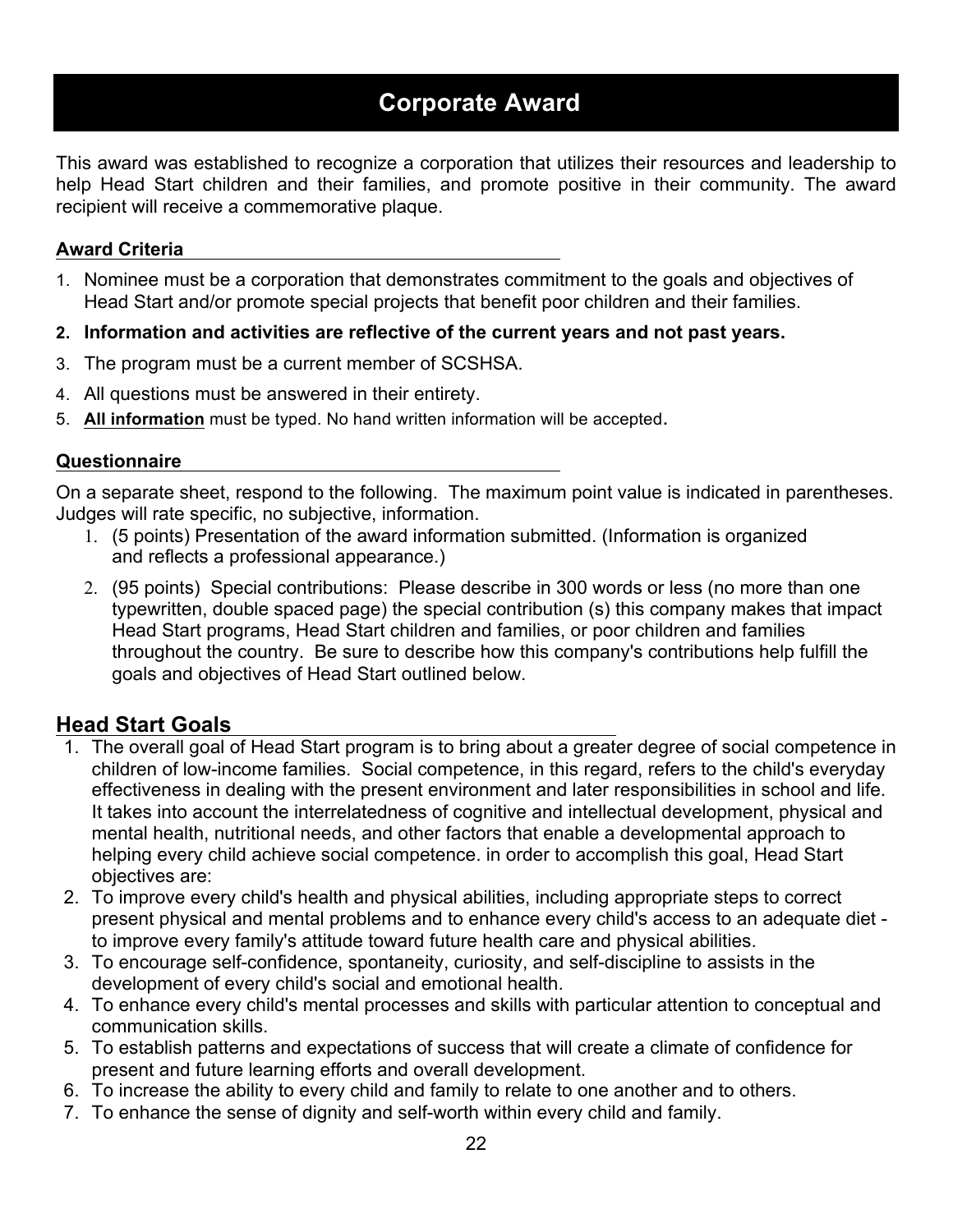## **Corporate Award**

## **Application Form**

Be sure to complete the form below in it entirely. All fields are required. Please type or print clearly.

|              | Today's Date                                          |                                                                     |
|--------------|-------------------------------------------------------|---------------------------------------------------------------------|
|              |                                                       |                                                                     |
|              |                                                       |                                                                     |
|              |                                                       |                                                                     |
|              |                                                       |                                                                     |
| Fax          | E-mail                                                |                                                                     |
|              |                                                       |                                                                     |
|              |                                                       |                                                                     |
| <b>State</b> | Zip                                                   |                                                                     |
| Fax          |                                                       |                                                                     |
|              | <b>State</b><br>Mailing Address of Head Start Grantee | Zip<br>Name of Head Start Grantee (if different from local program) |

### **Submission Check List**

**Please check each box to indicate that all required materials are attached and send to your local Head Start Center**.

- □ Your complete Application form
- □ Questionnaire responses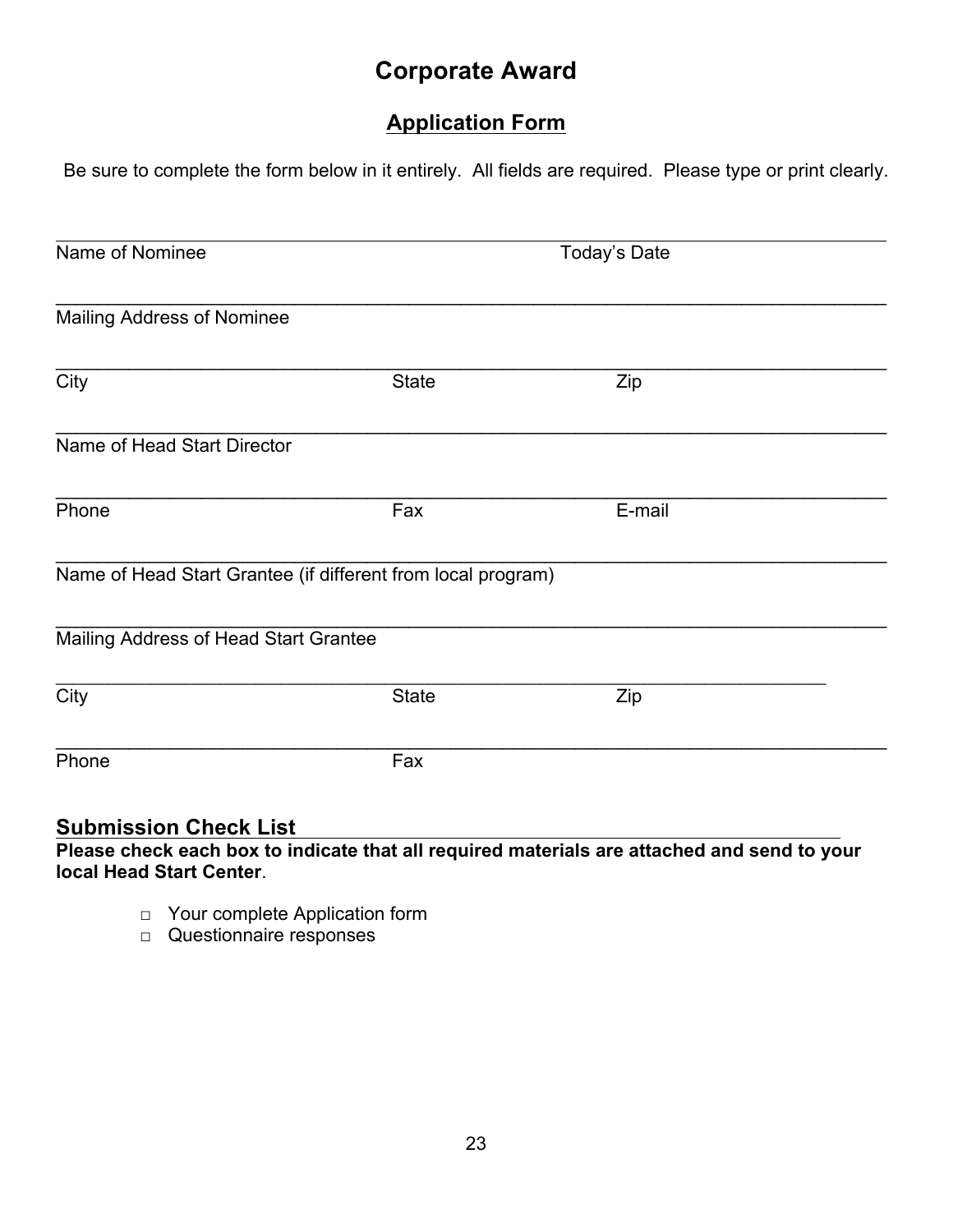## **Leadership Award**

This award acknowledges and celebrates an individual who has displayed excellence in leadership as demonstrated by outstanding initiative, impact of work, and inspiration of others. The award recipient will receive a commemorative plaque and \$50.00 award.

#### **Award Criteria**

- 1. Applicant may be a staff member, parent, director, or friend of Head Start.
- 2. Applicant must demonstrate outstanding leadership qualities while working in some capacity with Head Start, either in the local program, various committees, or association.
- **3. Information and activities are reflective of the current years and not past years.**
- 4. The program must be a current member of SCSHSA.
- 5. Applicant must be a contributor to the Children Advocacy Fund.
- 6. Applicant must be an individual member of SCSHSA.
- 7. All questions must be answered in their entirety.
- 8. **All information** must be typed. No hand written information will be accepted.

#### **Questionnaire**

On a separate sheet, please type your answer to the following question. The maximum point value for this question is indicated in parentheses. Judges will rate specific, not subjective, information.

- 1. (5 points) Presentation of the award information submitted. (Information is organized and reflects a professional appearance.)
- 2. (95 points) Leadership qualities: Please describe in 500 words or less (no more than two typewritten, double space pages) the nominee's leadership abilities. Include any unusual obstacles he or she may have encountered, special recognitions received, and any other relevant data to substantiate truly out-standing leadership. Remember, information must be specific, no subjective. Use examples when possible.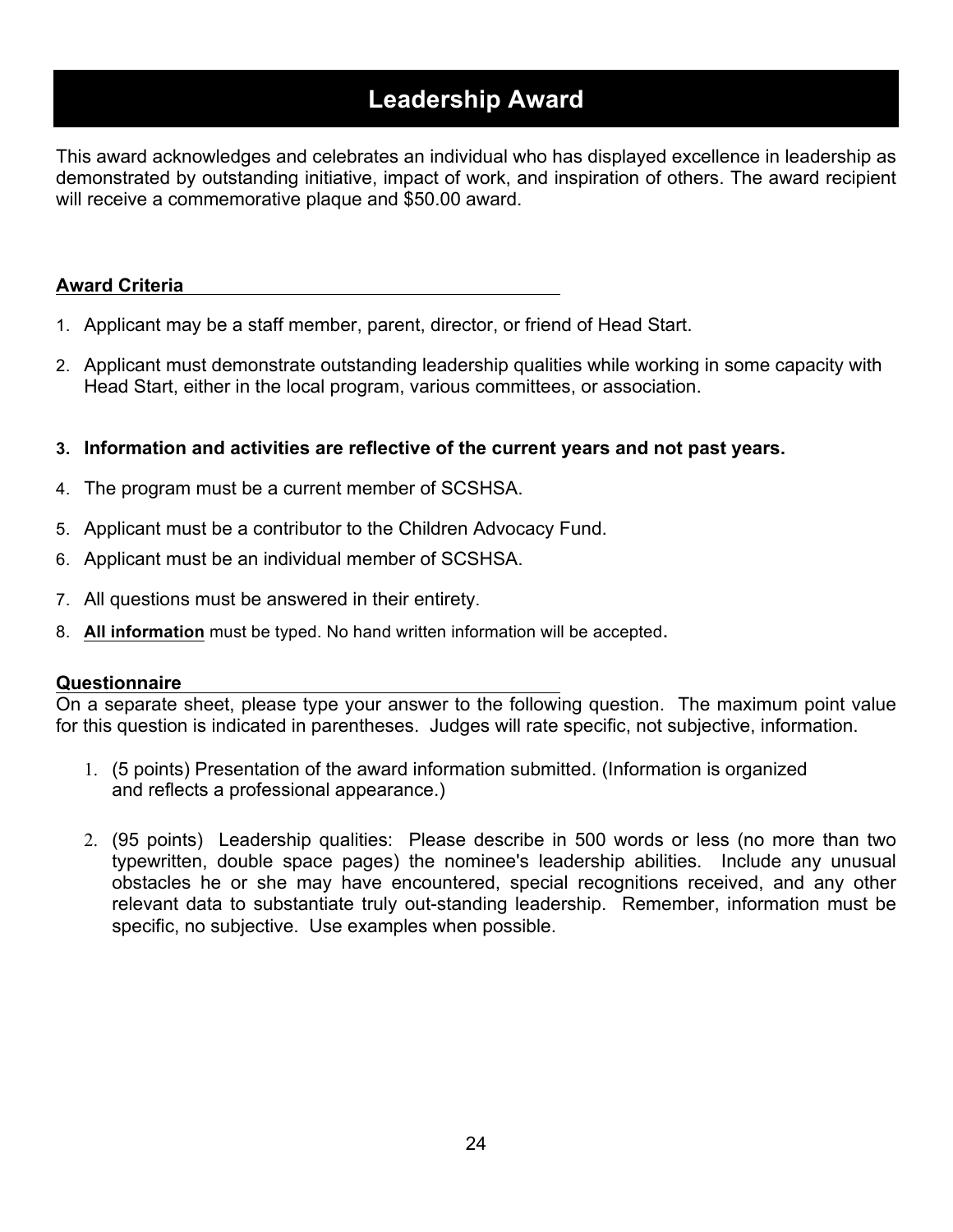## **Leadership Award**

## **Application Form**

Be sure to complete the form below in it entirely. All fields are required. Please type or print clearly.

| Name of Nominee                                              |              | Social Security # (123-XX-X123) |  |
|--------------------------------------------------------------|--------------|---------------------------------|--|
| <b>Mailing Address of Nominee</b>                            |              |                                 |  |
| City                                                         | <b>State</b> | Zip                             |  |
| Name of Head Start Director                                  |              |                                 |  |
| Phone                                                        | Fax          | E-mail                          |  |
| Name of Head Start Grantee (if different from local program) |              |                                 |  |
| Mailing Address of Head Start Grantee                        |              |                                 |  |
| City                                                         | <b>State</b> | Zip                             |  |
| Phone                                                        | Fax          |                                 |  |

## **Submission Check List**

**Please check each box to indicate that all required materials are attached and send to your local Head Start Center**.

- □ Your complete Application form
- □ Questionnaire responses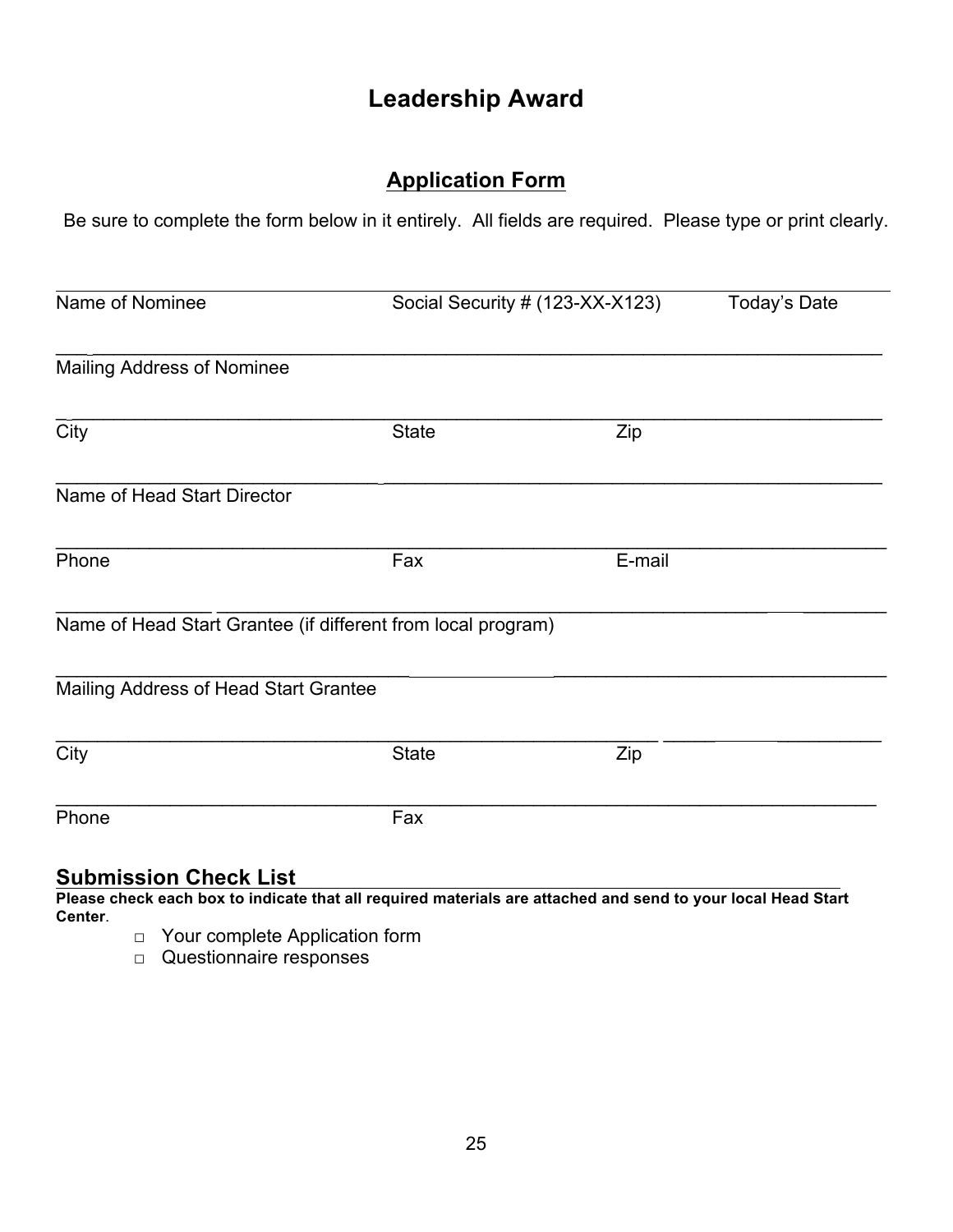## **SOUTH CAROLINA HEAD START ASSOCIATION THELMA BROWN LEADERSHIP AWARD**

This award is presented to an individual who demonstrates outstanding leadership qualities while working in some capacity with Head Start either in the local program, various committees or associations. The award recipient will receive a commemorative plaque and \$50.00 award.

### **AWARD CRITERIA**

- 1. Applicant may be a staff member.
- 2. Applicant must demonstrate outstanding leadership qualities while working in some capacity with Head Start either in the local program, various committees or associations.
- 3. Applicant must be an individual member of SCSHSA and contribute to the Children Advocacy Fund.
- **4. Information and activities are reflective of the current years and not past years.**
- 5. (5 points) Presentation of the award information submitted. (Information is organized and reflects a professional appearance.)
- 6. **All information** must be typed. No hand written information will be accepted.

Please include the following information with your application.

A. Letter of recommendation:

The agency nominating the individual should include a letter of recommendation from the Head Start Director or Board of Directors.

- a. A letter of support from a Head Start parent or Policy Council member.
- b. A letter from a colleague familiar with the nominee's work.
- c. A letter from a community organization or collaboration agency.
- B. Significant Accomplishments:

Length of service in the program: What year did you start? What positions you held, and so on?

- a. Training qualification and credentials: At what level did you begin? What training, appropriate to your position have you acquired? What credentials do you possess, and so on? Include membership in professional organizations, clubs, association, ect.
- c. Mobilization of resources and collaboration: List activities or projects in which you are (or have been) involved that demonstrates your ability to mobilize necessary resources to provide and enhance services to children and families.

Please include the size of your program.

d. Innovative projects to improve the quality and provision of services.

All information must be typed and double spaced. Information must not exceed four (4) double spaced pages. This does not include letter of support.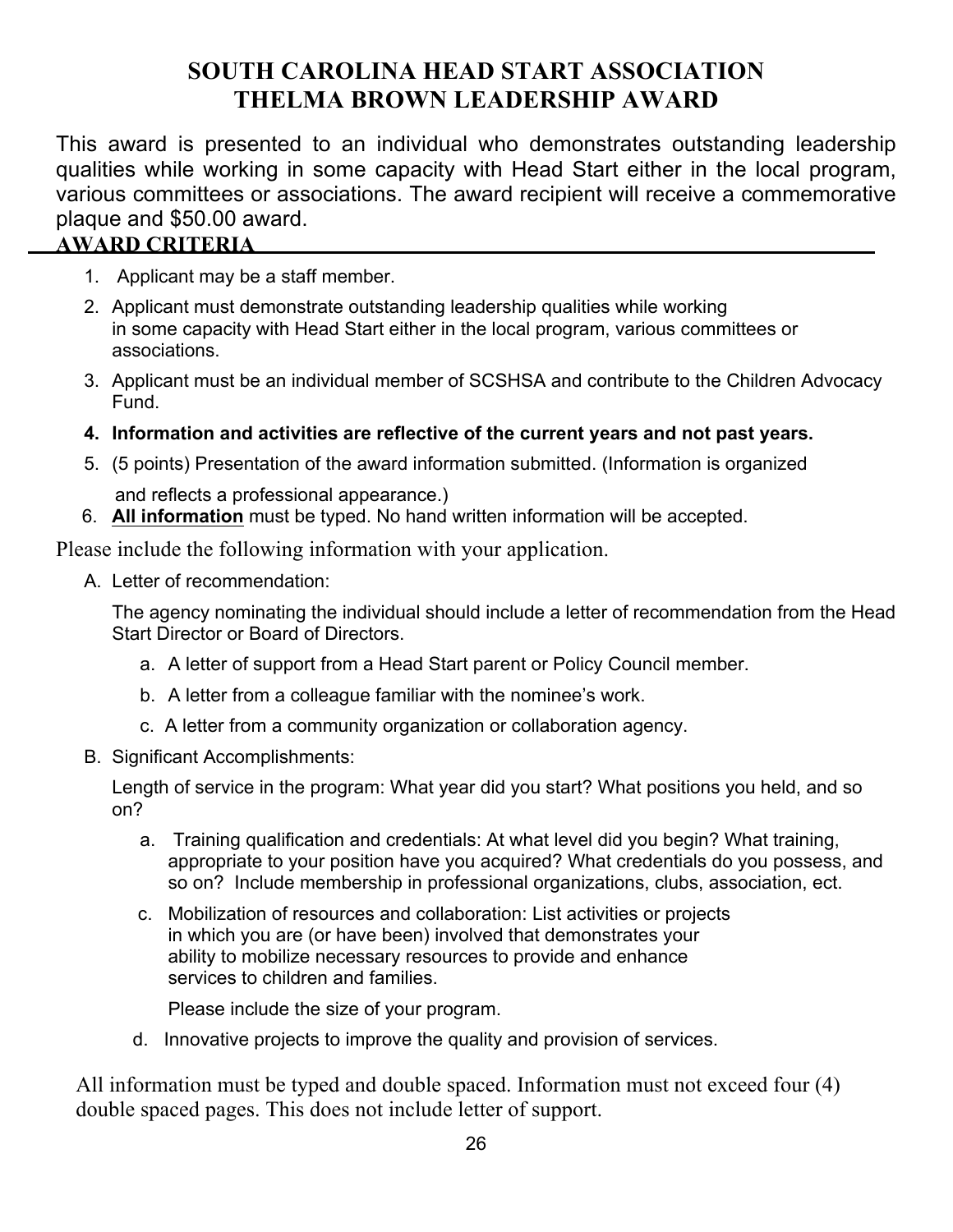## **SOUTH CAROLINA STATE HEAD START ASSOCIATION THELMA BROWN LEADERSHIP AWARD ALLPICATION FORM**

*Be sure to complete the form below in its entirety. All Fields are REQUIRED. Please type or print clearly.*

| Name of Nominee                             | Social Security # (123-XX-X123)                              | Today's Date |
|---------------------------------------------|--------------------------------------------------------------|--------------|
| Mailing Address of Nominee                  |                                                              |              |
| City                                        | <b>State</b>                                                 | Zip          |
| Phone                                       | E-Mail                                                       |              |
| Name of Local Head Start Program            |                                                              |              |
| Mailing Address of Local Head Start Program |                                                              |              |
| City                                        | <b>State</b>                                                 | Zip          |
| Name of Head Start Director                 |                                                              |              |
| Phone                                       | Fax<br>E-Mail                                                |              |
|                                             | Name of Head Start Grantee (if different from local program) |              |
| Mailing Address of Head Start Grantee       |                                                              |              |
| $\overline{C}$ ity                          | <b>State</b>                                                 | Zip          |
| Phone                                       | Fax                                                          |              |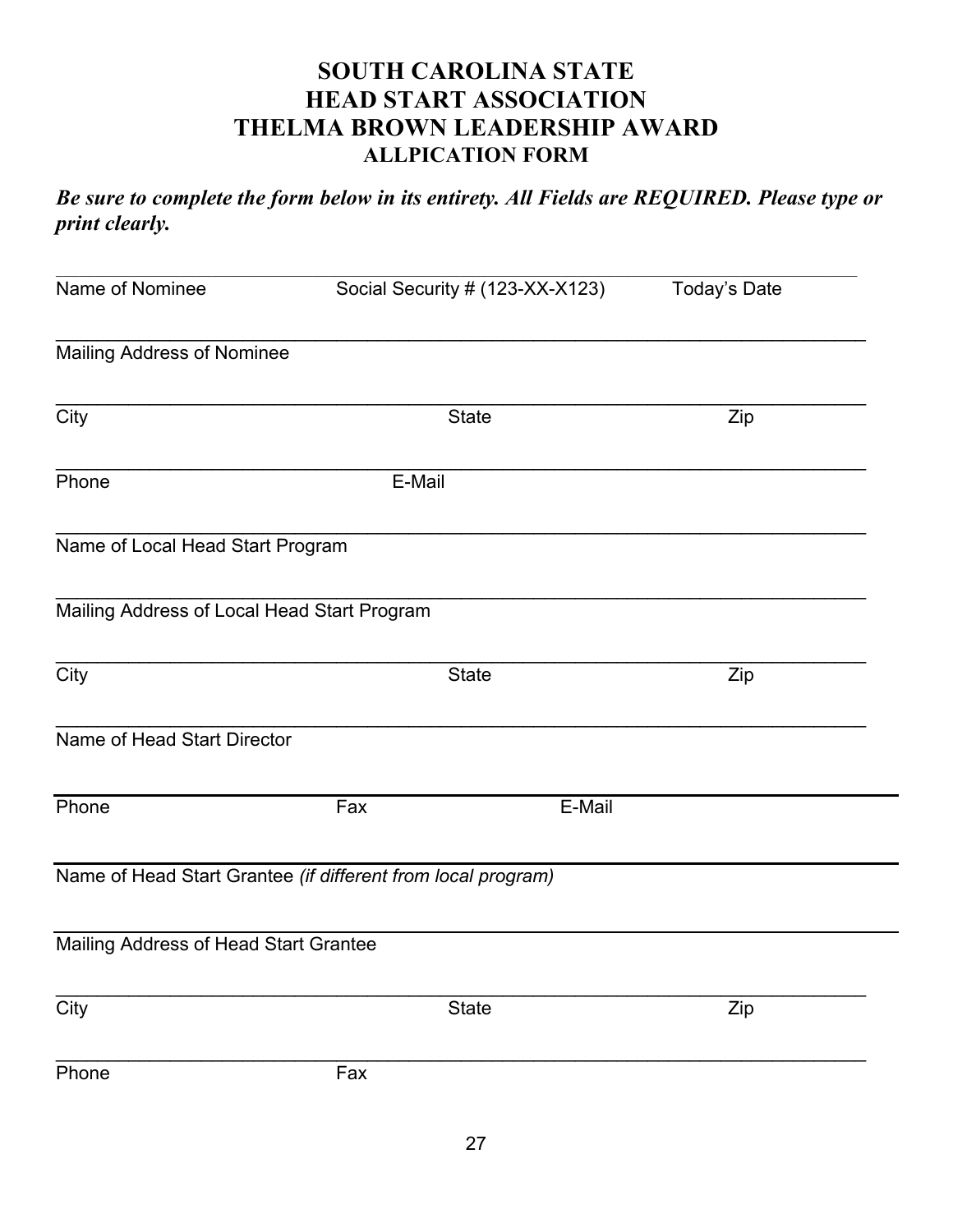## **Scholarship for Head Start Graduates**

This scholarship is designed to recognize a Head Start graduate who is making significant contributions to their community and to encourage their continuing education at an institution of higher learning. The recipient will receive an educational scholarship in the amount of \$200, commemorative plaque and a \$50.00 award.

## **Award Criteria**

- 1. Applicant must be a former student and graduate of Head Start.
- 2. The program must be a member of SCSHSA.
- 3. Applicant must be a member of SCSHSA.
- **4. Information and activities are reflective of the current years and not past years.**
- 5. Applicant must be a contributor to the Children Advocacy Fund.
- 6. Applicant must prove acceptance or enrollment in an institution of higher learning.
- 7. Three letter of reference must be included with the application.
- 8. All questions must be answered in their entirety.
- 9. A current copy of your transcript.

10.**All information** must be typed. No hand written information will be accepted.

## **Questionnaire**

On a separate sheet, please type your answers to the following questions. The maximum point value for each question is indicated in parentheses. Judges will rate specific, not subjective, information.

- 1. (5 points) Presentation of the award information submitted. (Information is organized and reflects a professional appearance.)
- 2. (25 points) Financial need: Include a brief statement of your need for financial assistance.
- 3. (40 points) Personal statement: Discuss in 300 words or less (no more than one typewriter, double spaced page) your goals and aspirations for furthering your education and the role Head Start have played in your education. Include the years that you attended Head Start.

### **Letters of Reference (30 points)**

Include three letter of reference from people who know the nominee. Letters will be judged on specific information and should be no longer than one typewritten page.

## **Note: Judges will rate the overall effectiveness of the letters, however, application that do not include all three references will not be considered for this award**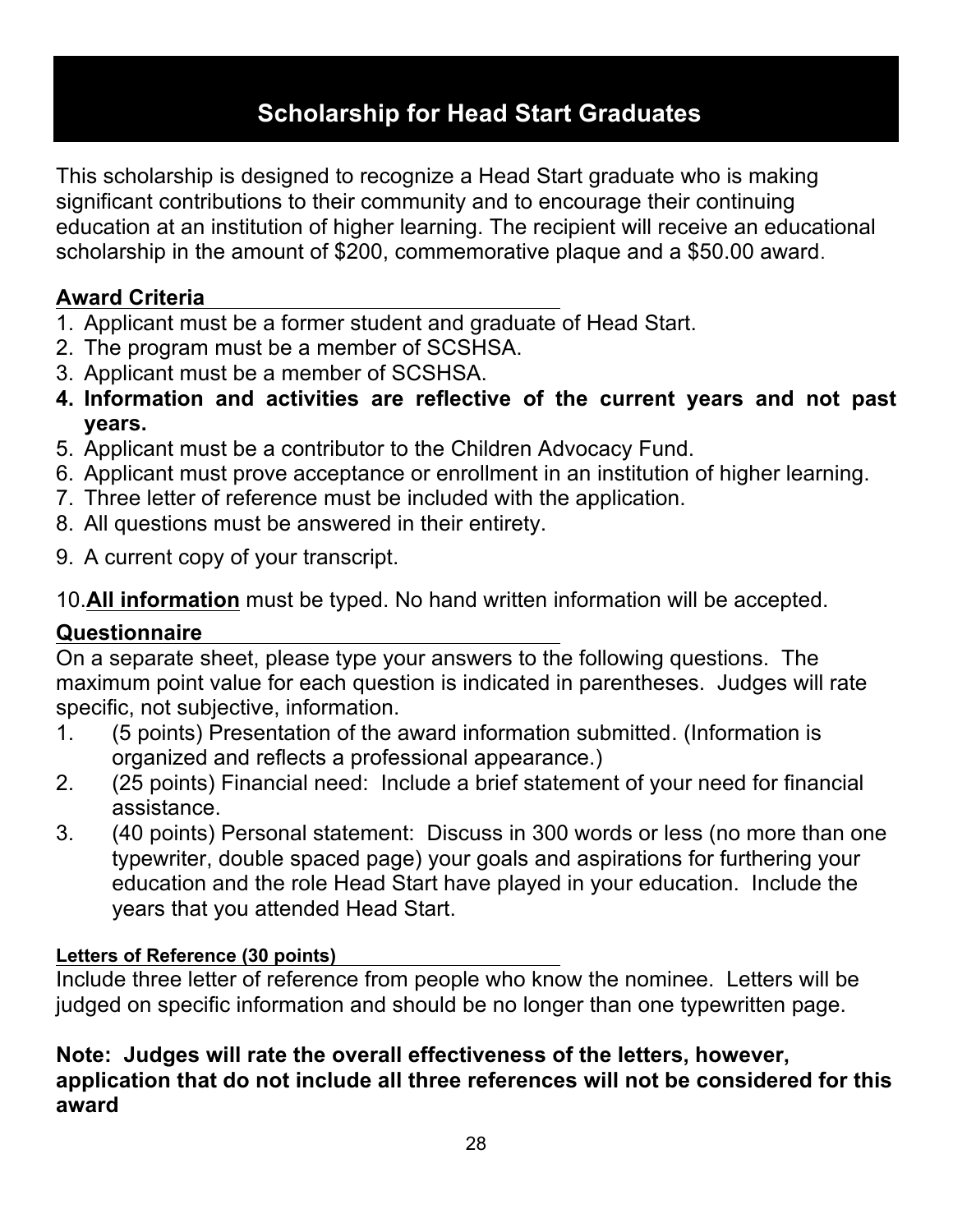## **Scholarship for Head Start Graduates**

## **Application Form**

Be sure to complete the form below in it entirely. All fields are required. Please type or print clearly.

| Name of Nominee                       |                                                              | Social Security # (123-XX-X123) |  |  |  |
|---------------------------------------|--------------------------------------------------------------|---------------------------------|--|--|--|
| <b>Mailing Address of Nominee</b>     |                                                              |                                 |  |  |  |
| $\overline{City}$                     | <b>State</b>                                                 | Zip                             |  |  |  |
| Name of Head Start Director           |                                                              |                                 |  |  |  |
| Phone                                 | Fax                                                          | E-mail                          |  |  |  |
|                                       | Name of Head Start Grantee (if different from local program) |                                 |  |  |  |
| Mailing Address of Head Start Grantee |                                                              |                                 |  |  |  |
| $\overline{\text{City}}$              | <b>State</b>                                                 | Zip                             |  |  |  |
| Phone                                 | Fax                                                          |                                 |  |  |  |

### **Submission Check List Please check each box to indicate that all required materials are attached.**

- □ Your complete Application form
- □ Questionnaire responses

.

- □ Proof of acceptance or enrollment in an institution of higher learning
- □ Three letters of reference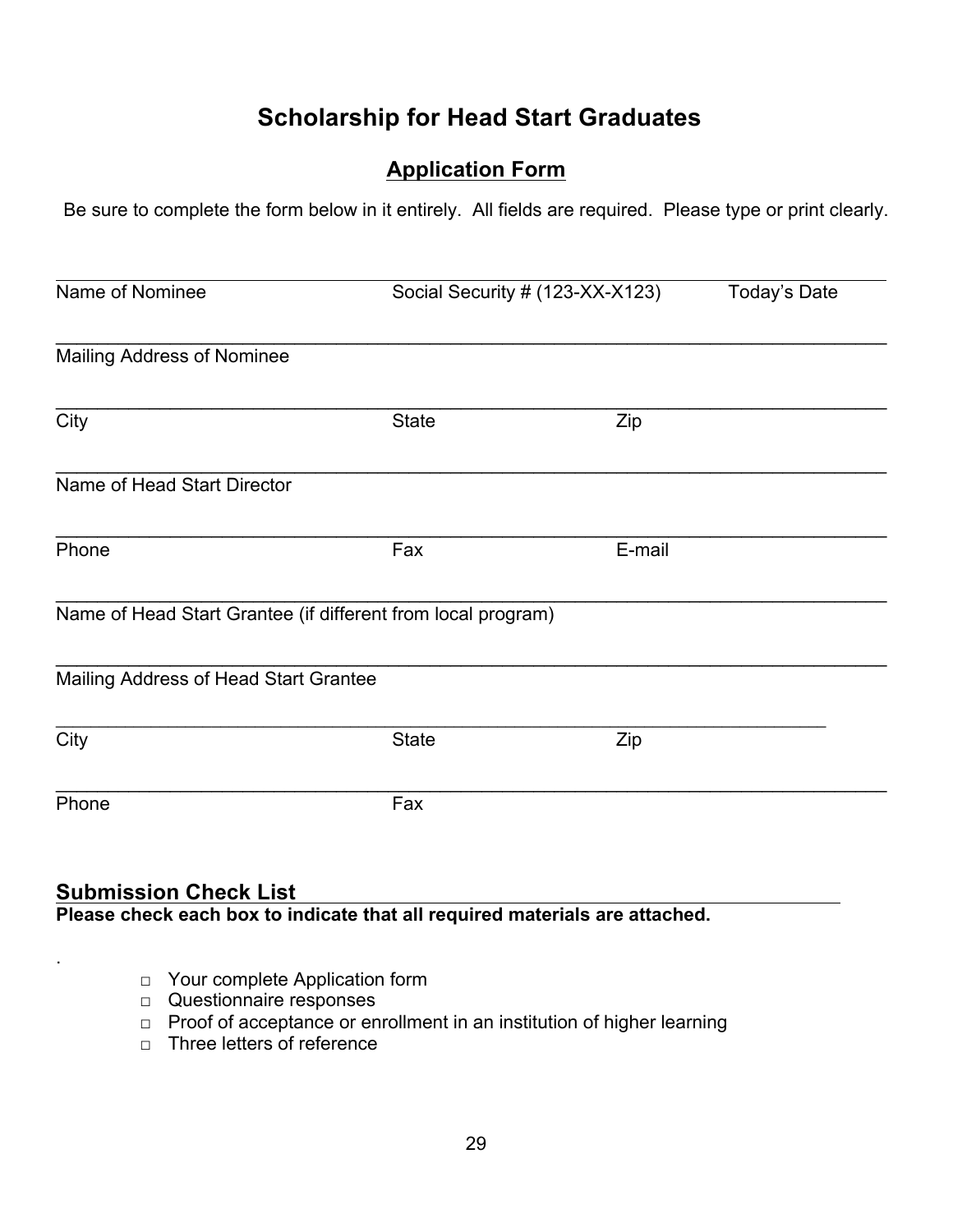This award is given to an individual who serves as a secretary/information specialist or data entry specialist in the Head Start program.

#### **Award Criteria**

- 1. The program must be a current member of SCSHSA.
- 2. Applicant must be an individual member of SCSHSA.
- **3. Information and activities are reflective of the current years and not past years.**
- 4. Applicant must be a contributor to the Children Advocacy Fund.
- 5. Applicant must be a program employee for at least three (3) years.
- 6. Applicant must have at least a bachelor's degree.
- 7. Three letters of reference must be included with the application.
- 8. All questions must be answered in their entirety.
- 9. **All information** must be typed. No hand written information will be accepted.

#### **Questionnaire**

On a separate sheet, respond to the following. The maximum point value is indicated in parentheses. Judges will rate specific, no subjective, information.

- 1. (5 points) Presentation of the award information submitted. (Information is organized and reflects a professional appearance.)
- 2. (5 points) Length of service in the program: What year did you start? What positions have you held, and so on?
- 3. (15 points) Training, qualifications, and credentials: At what level did you begin? What training appropriate to your position have you acquired? What credentials do you possess, and so on?
- 4. (15 points) Support services: Describe activities in which you are engaged that demonstrate positive support for the overall Head Start programs.
- 5. (20 points) Quality and provision of services: Describe your special skills as they impact the work or the program.
- 6. (30 points) Describe in 300 words or less (no more than one typewritten, double spaced page) any special contributions you have made to the program that have had a positive impact on services to the total program. Please be very specific.

## **Letter of Reference (10 points)**

Include three letters of reference from people who know you in the following capacities:

- a) Supervisor
- b) Personal
- c) Community

#### **Note: Judges will rate the overall effectiveness of the letters, however, applications that do not include all three references will not be considered for this award.**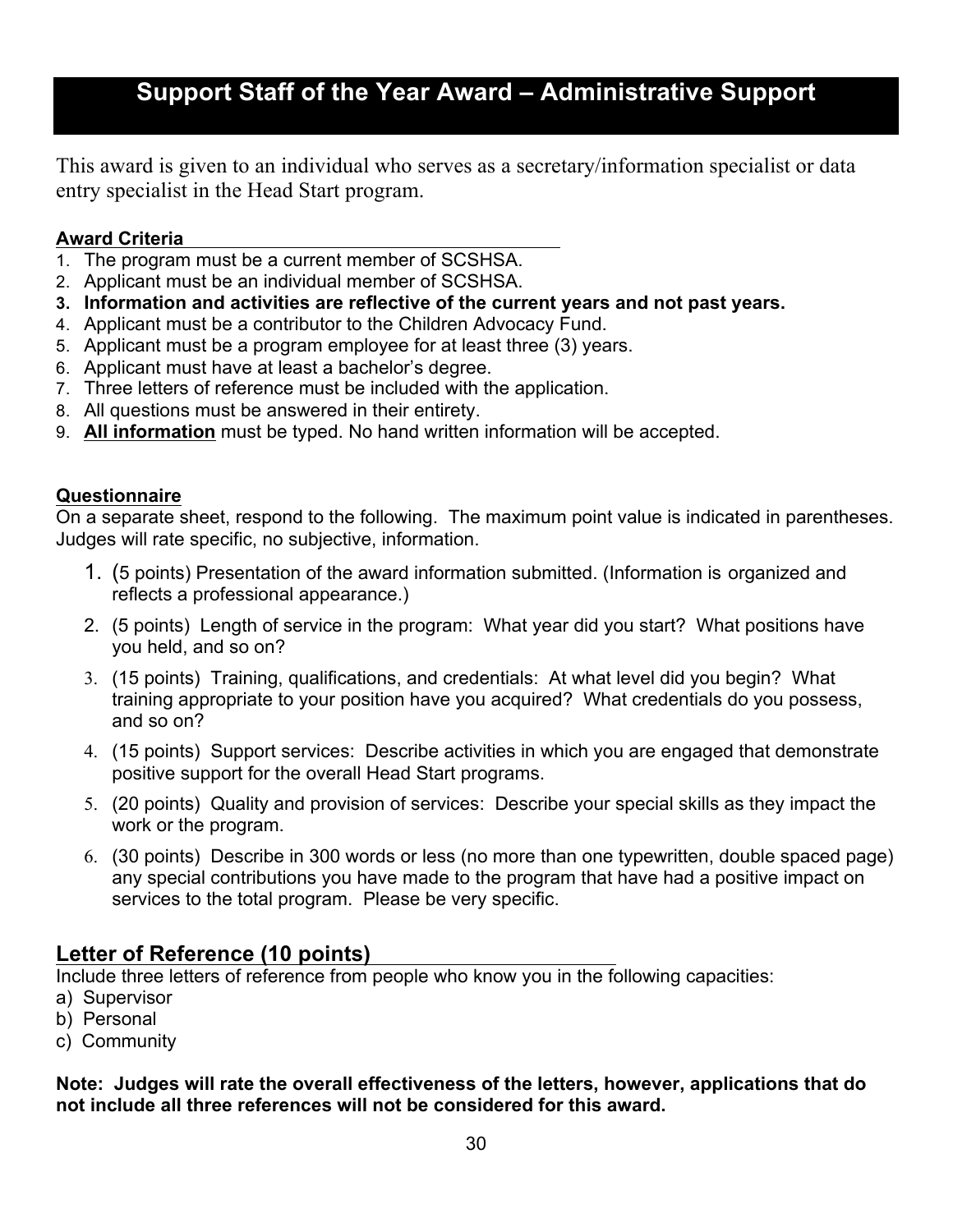### **Support Staff of the Year Award Application Form**

Be sure to complete the form below in it entirely. All fields are required. Please type or print clearly.

| Name of Nominee                       | Social Security # (123-XX-X123)<br>Today's Date              |        |  |
|---------------------------------------|--------------------------------------------------------------|--------|--|
| <b>Mailing Address of Nominee</b>     |                                                              |        |  |
| City                                  | <b>State</b><br>Zip                                          |        |  |
| Name of Head Start Director           |                                                              |        |  |
| Phone                                 | Fax                                                          | E-mail |  |
|                                       | Name of Head Start Grantee (if different from local program) |        |  |
| Mailing Address of Head Start Grantee |                                                              |        |  |
| City                                  | <b>State</b>                                                 | Zip    |  |
| Phone                                 | Fax                                                          |        |  |
|                                       |                                                              |        |  |

#### **Submission Check List**

**Please check each box to indicate that all required materials are attached and send to your local Head Start Center**.

- □ Your complete Application form
- □ Questionnaire responses
- □ Proof of credentials beyond a high school diploma
- $\neg$  Three letters of reference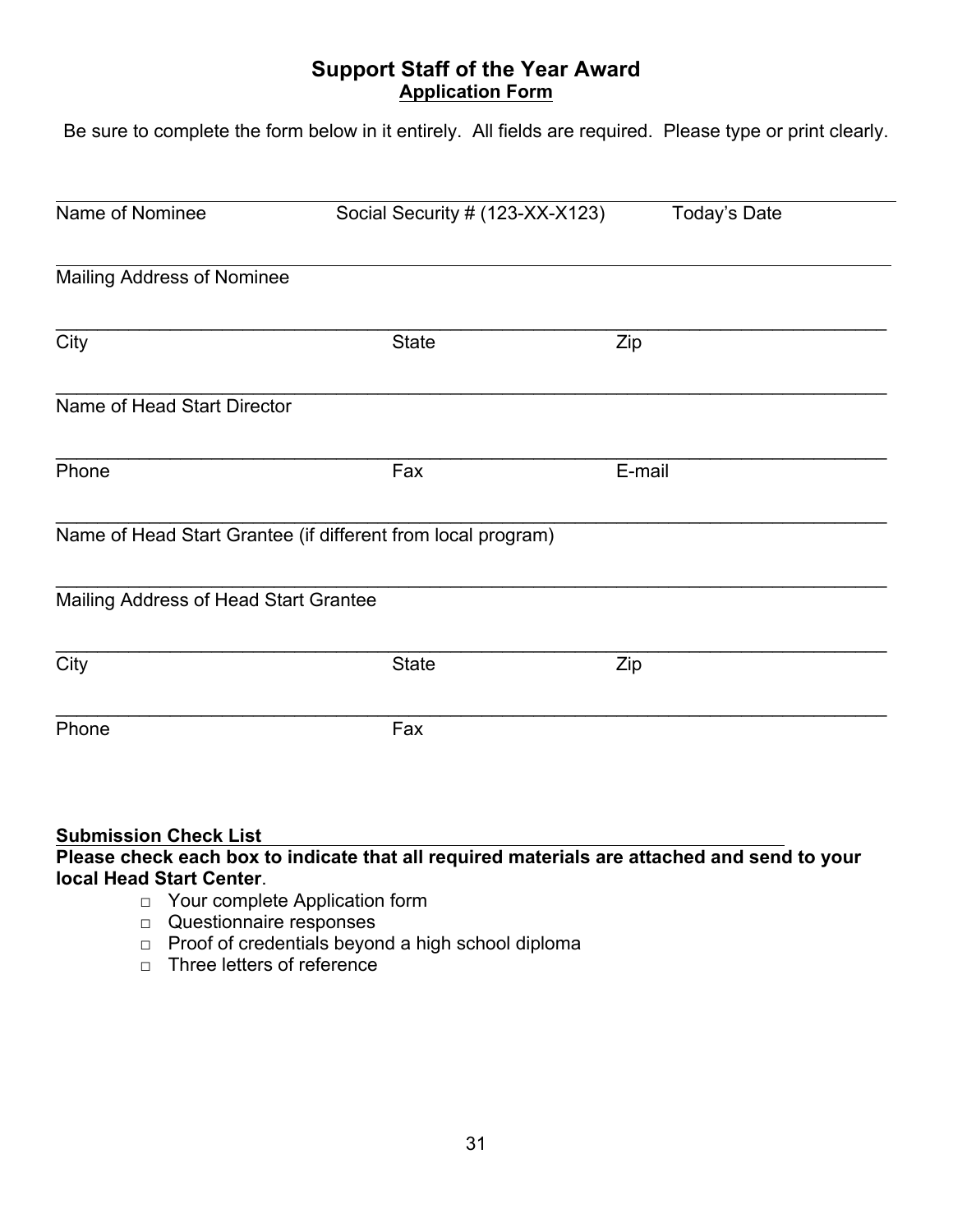## **Staff of the Year Award – Parent/Family Community Engagement Professional**

This award is given to an individual who serves as the Parent/Family Community Engagement Professional in the Head Start Program.

The award recipient will receive a commemorative plaque and \$50.00 Award.

### **Award Criteria**

**Failure to meet any of the criteria below will result in automatic elimination.** .

- 1. Applicant must serve in the capacity as Nutrition Professional.
- 2. The application must describe the applicant's responsibilities as Health Professional with emphasis on Nutrition Professional.
- **3. Information and activities are reflective of the current years and not past years.**
- 4. The program must be a current member of SCSHSA.
- 5. Applicant must be an individual member of SCSHSA.
- 6. Applicant must be a contributor to the Children Advocacy Fund.
- 7. Applicant must be a program employee for at least three years.
- 8. Applicant must have at least a bachelor's degree.
- 9. Three letters of reference must be included with the application.
- 10.All questions must be answered in their entirety

11.**All information** must be typed. No hand written information will be accepted.

## **Questionnaire**

On a separate sheet, respond to the following. The maximum point value is indicated in parentheses. Judges will rate specific, no subjective, information.

- 1. (5 points) Presentation of the award information submitted. (Information is organized and reflects a professional appearance.)
- 2. (5 points) Length or service in the program: What year did you start? What positions have you held, and so on?
- 3. (15 points) Training, qualifications, and credentials: At what level did you begin? What training appropriate to your position have you acquired? What credentials do you possess, and so on?
- 4. (15 points) Mobilization of resources and collaboration: List activities or projects in which you are (or have been) involved that demonstrate your ability to mobilize necessary resources to provide and enhance services to children and their families. Please include the size of your program.
- 5. 20 points) Quality and provision of services: Describe activities in your Head Start program or community that are unique and meet or surpass the Program Performance Standards.
- 6. (30 points) Describe in 500 words or less (no more than two typewritten, double spaced pages) any special contributions you have made to the program that have had a positive impact on services on the total program. Please be very specific.

## **Letters of Reference (10 Points)**

Include three letters of reference from people who know you in the following capacities:

- a) Supervisor
- b) Personal
- c) Community

**Note: Judges will rate the overall effectiveness of the letters, however, applications that do not include all three references will not be considered for this award.**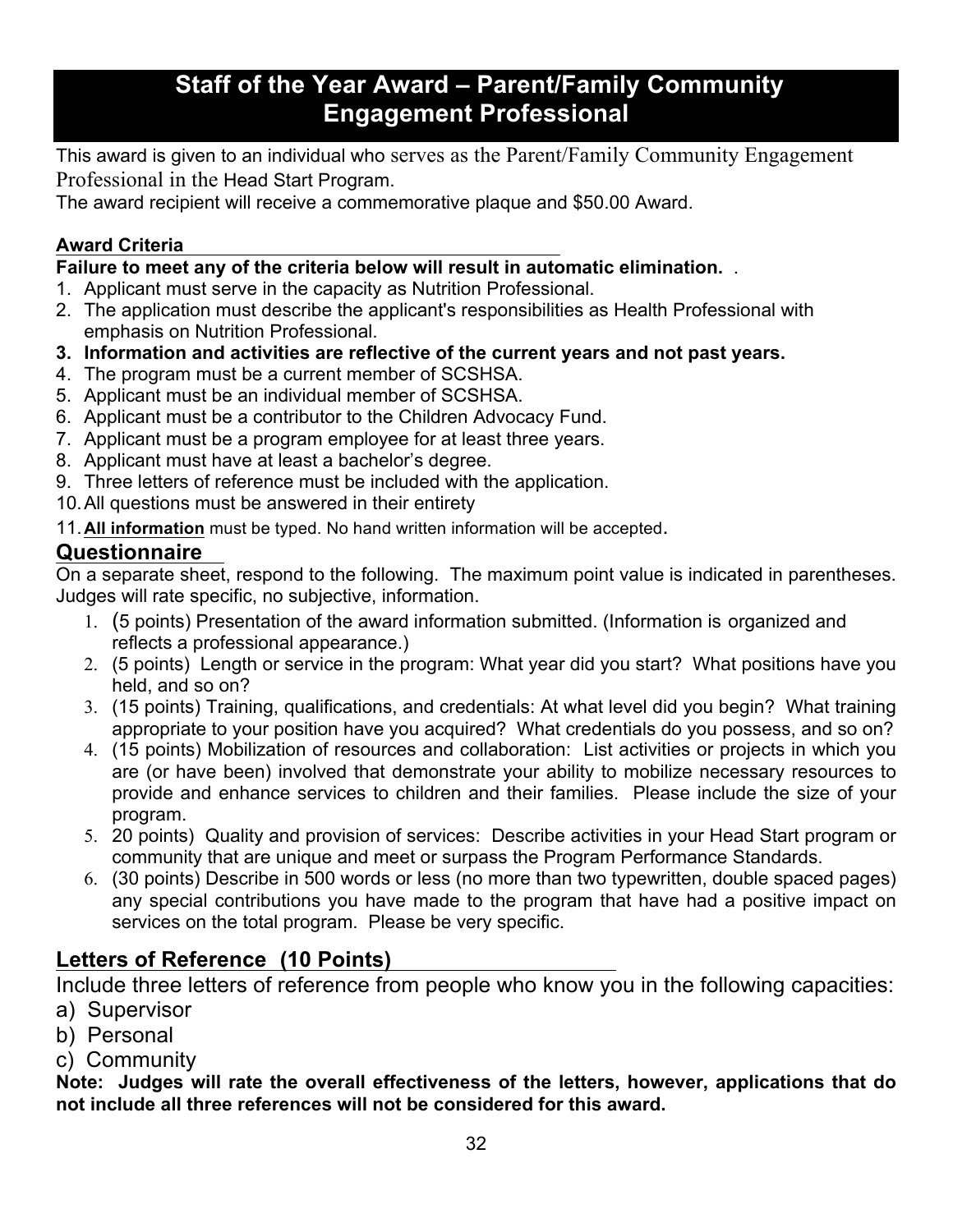## **Staff of the Year Award – Parent/Family Community Engagement Professional**

## **Application Form**

Be sure to complete the form below in it entirely. All fields are required. Please type or print clearly.

| Name of Nominee                                          |                                                                                                                                      | Social Security # (123-XX-X123) | Today's Date |
|----------------------------------------------------------|--------------------------------------------------------------------------------------------------------------------------------------|---------------------------------|--------------|
| <b>Mailing Address of Nominee</b>                        |                                                                                                                                      |                                 |              |
| City                                                     | <b>State</b>                                                                                                                         | Zip                             |              |
| Name of Head Start Director                              |                                                                                                                                      |                                 |              |
| Phone                                                    | Fax                                                                                                                                  | E-mail                          |              |
|                                                          | Name of Head Start Grantee (if different from local program)                                                                         |                                 |              |
| Mailing Address of Head Start Grantee                    |                                                                                                                                      |                                 |              |
| City                                                     | <b>State</b>                                                                                                                         | Zip                             |              |
| Phone                                                    | Fax                                                                                                                                  |                                 |              |
| <b>Submission Check List</b><br>local Head Start Center. | Please check each box to indicate that all required materials are attached and send to your<br>$\Box$ Your complete Application form |                                 |              |

□Questionnaire responses

□Three letters of reference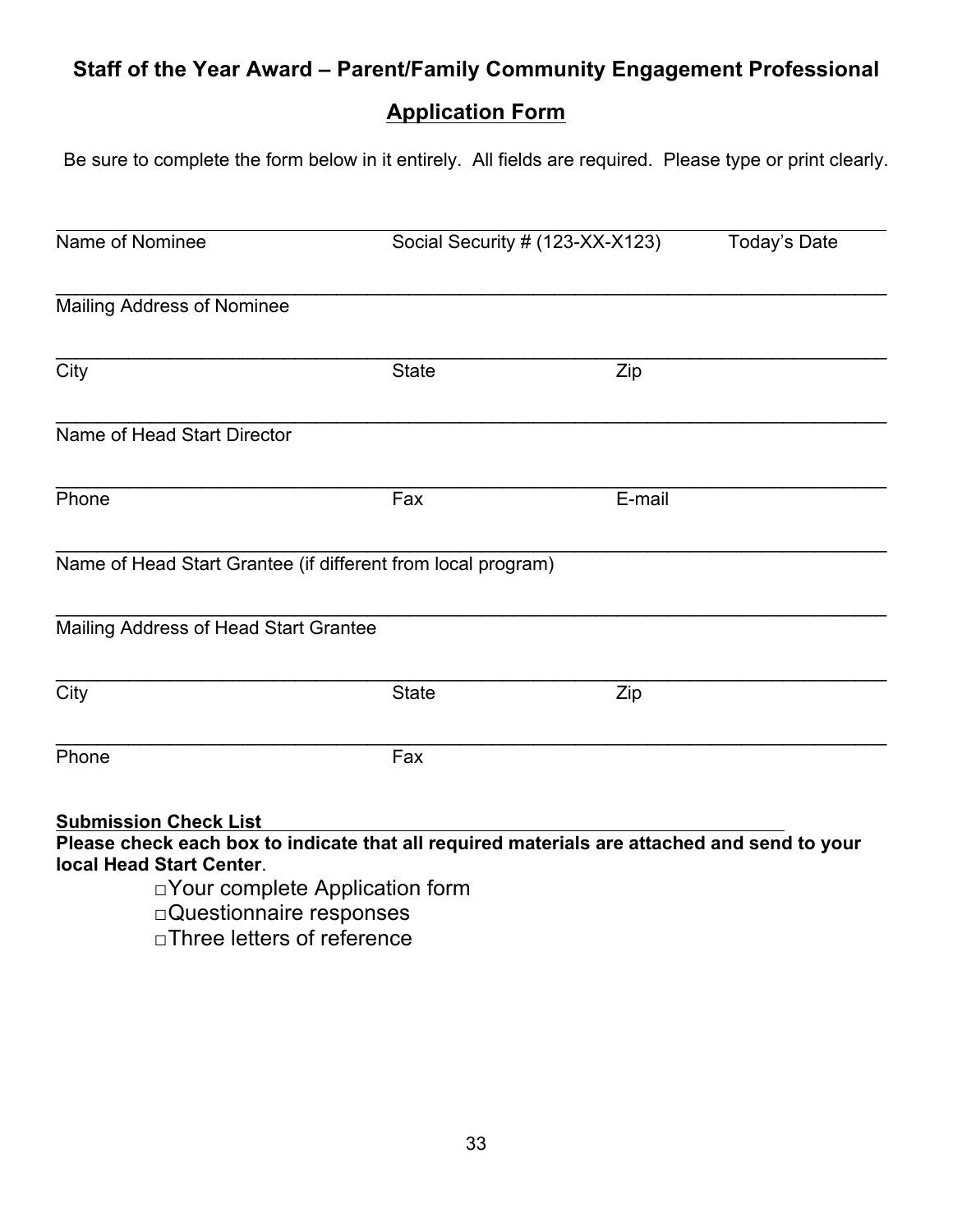## **Teacher of the Year Award**

This award recognizes exemplary teachers who have strong long-range potential for leadership and the ability to inspire a love of learning in young children. This honor was established to elevate the status of the teaching profession at the state and regional level by creating opportunities for recognizing the most accomplished member of the profession. The award recipient will receive a commemorative plaque and a \$50.00 award.

#### **Award Criteria**

**Failure to meet any of the criteria below will result in automatic elimination.** 

- 1. Applicant must serve as a Head Start/Early Head Start home based or center based teacher.
- 2. The program must be a current member of SCSHSA.
- 3. Applicant must be an individual member of SCSHSA.
- **4. Information and activities are reflective of the current years and not past years.**
- 5. Applicant must be a contributor to the Children Advocacy Fund
- 6. Applicant must be a program employee for at least three years.
- 7. Applicant must have at least a bachelor's degree.
- 8. Three letter of reference must be included with the application.
- 9. All questions must be answered in their entirety.
- 10. **All information** must be typed. No hand written information will be accepted.

#### **Questionnaire**

On a separate sheet, respond to the following. The maximum point value is indicated in parentheses. Judges will rate specific, no subjective, information.

- 1. (5 points) Presentation of the award information submitted. (Information is organized and reflects a professional appearance.)
- 2. (10 points) Length of service in program: What year did you start? What positions have you held, and so on?
- 3. (15 points) Training, qualifications, and credentials: At what level did you begin? What training appropriate to your position have you acquired? What credentials do you possess, and so on?
- 4. 15 points) Mobilization of resources and collaboration. List activities or projects in which you are (or have been) involved that demonstrate your ability to mobilize necessary resources to provide and enhance services to children and their families. Please include the size of your program.
- 5. (20 points) Quality and provision of services: Describe activities in your Head Start program or community that are unique and meet or surpass the Program Performance Standards.
- 6. (25 points) Describe in 500 words or less (no more than two typewritten, double spaced pages) any special contributions you have made to the program that have had a positive impact on services to the total program. Please be very specific.

#### **Letter of Reference (10 points)**

#### Letters of Reference

Include three letters of reference from people who know you in the following capacities:

- a) Supervisor
- b) Personal
- c) Community

#### **Note: Judges will rate the overall effectiveness of the letters, however, applications that do not include all three references will not be considered for this award.**